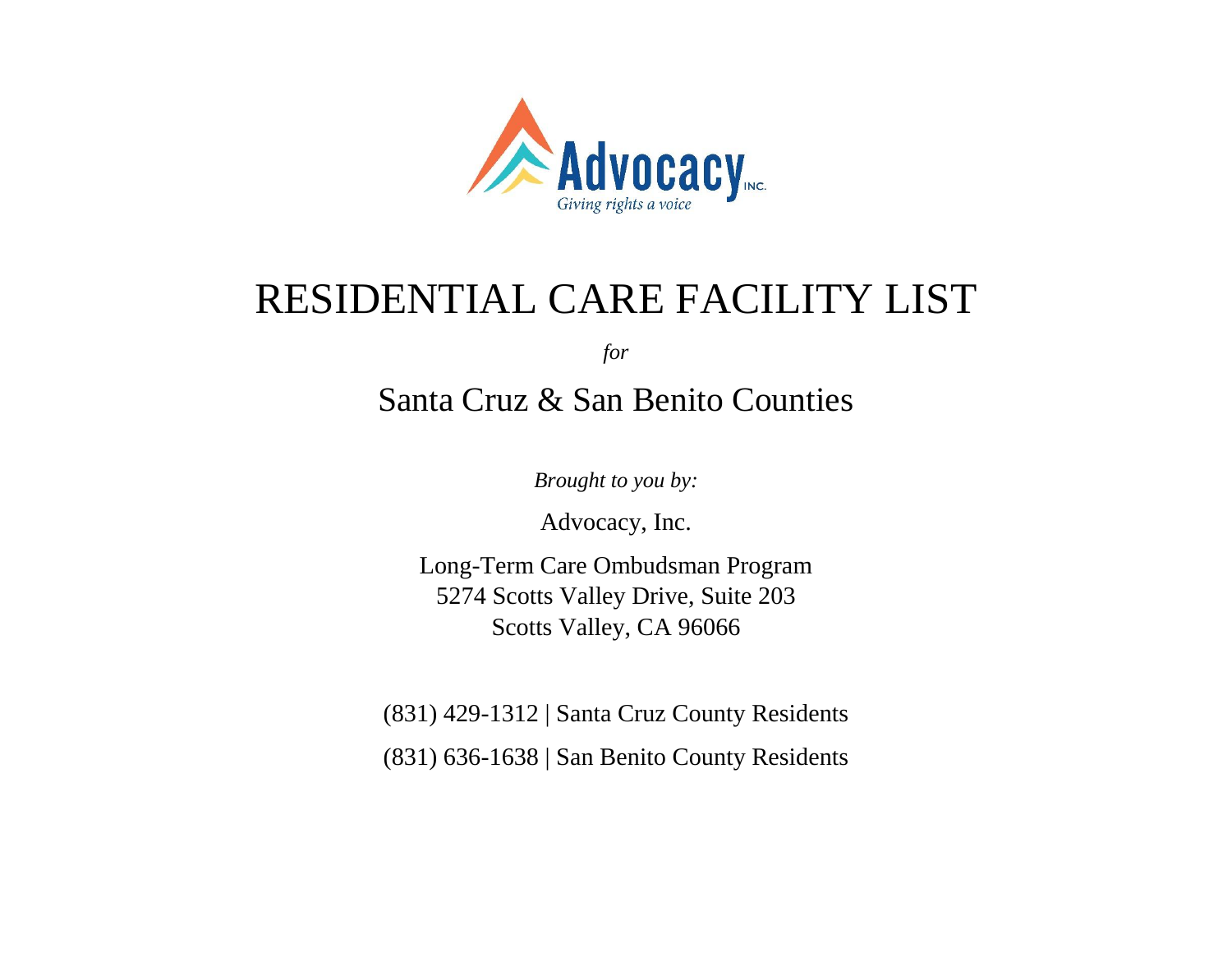#### **Consumer Note:**

#### This list was last updated in March 2022.

#### Facilities may change their rates and/or charge additional fees over and above the monthly rate.

#### Please contact the facility directly for current rates & info.

## **Contents**

| $2$   Page | $1 =$ incontinence care                           |
|------------|---------------------------------------------------|
|            | $2$ = accepts combative residents                 |
|            | $2+$ = may accept combative resident, please call |
|            | $3 =$ care for those who wander                   |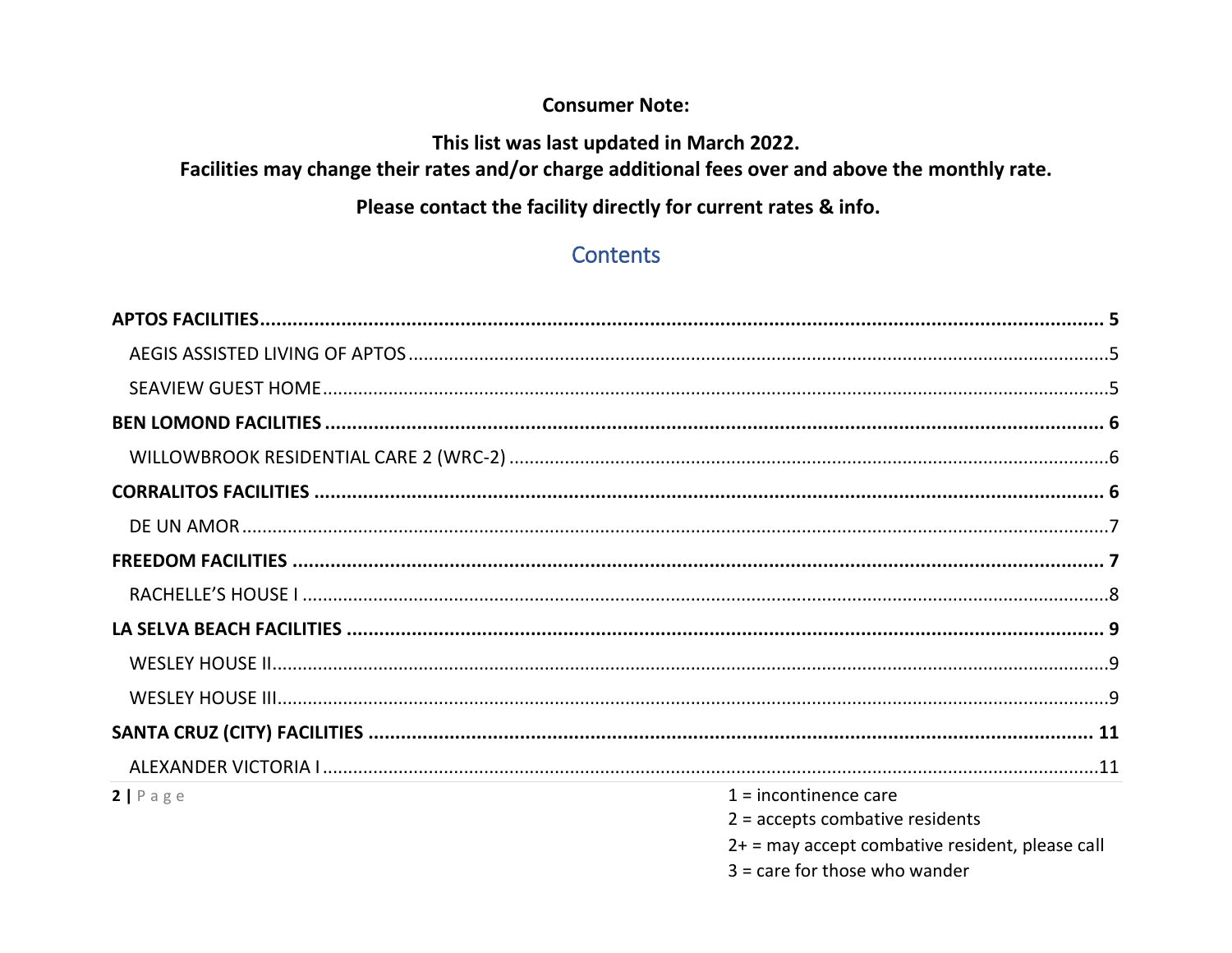| $3   P \text{age}$ | $1 =$ incontinence care                         |
|--------------------|-------------------------------------------------|
|                    | $2 =$ accepts combative residents               |
|                    | 2+ = may accept combative resident, please call |
|                    | $3 =$ care for those who wander                 |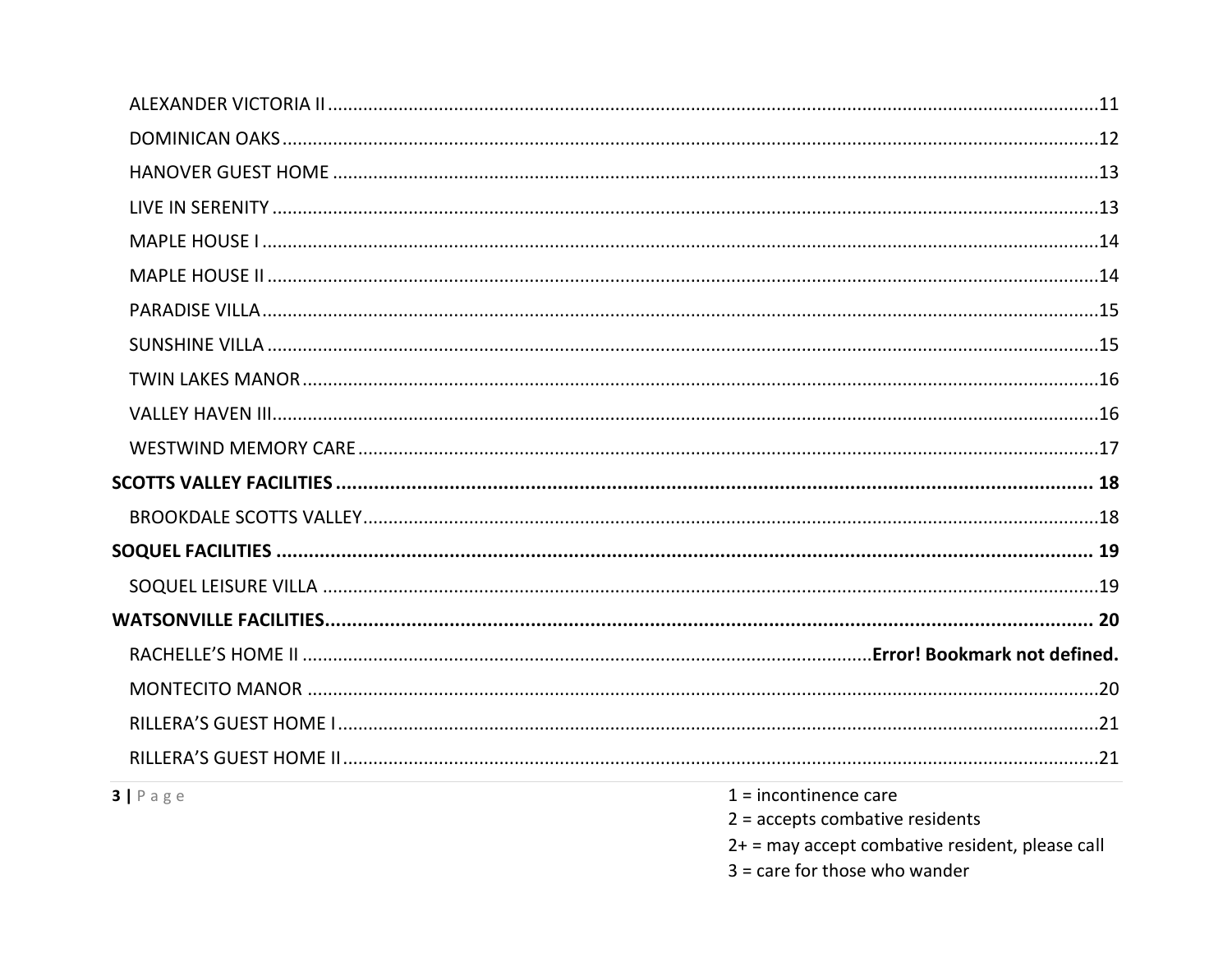## **SANTA CRUZ COUNTY**

 $4 | P \text{age}$ 

- $1 =$  incontinence care
- $2 =$  accepts combative residents
- 2+ = may accept combative resident, please call
- $3 =$  care for those who wander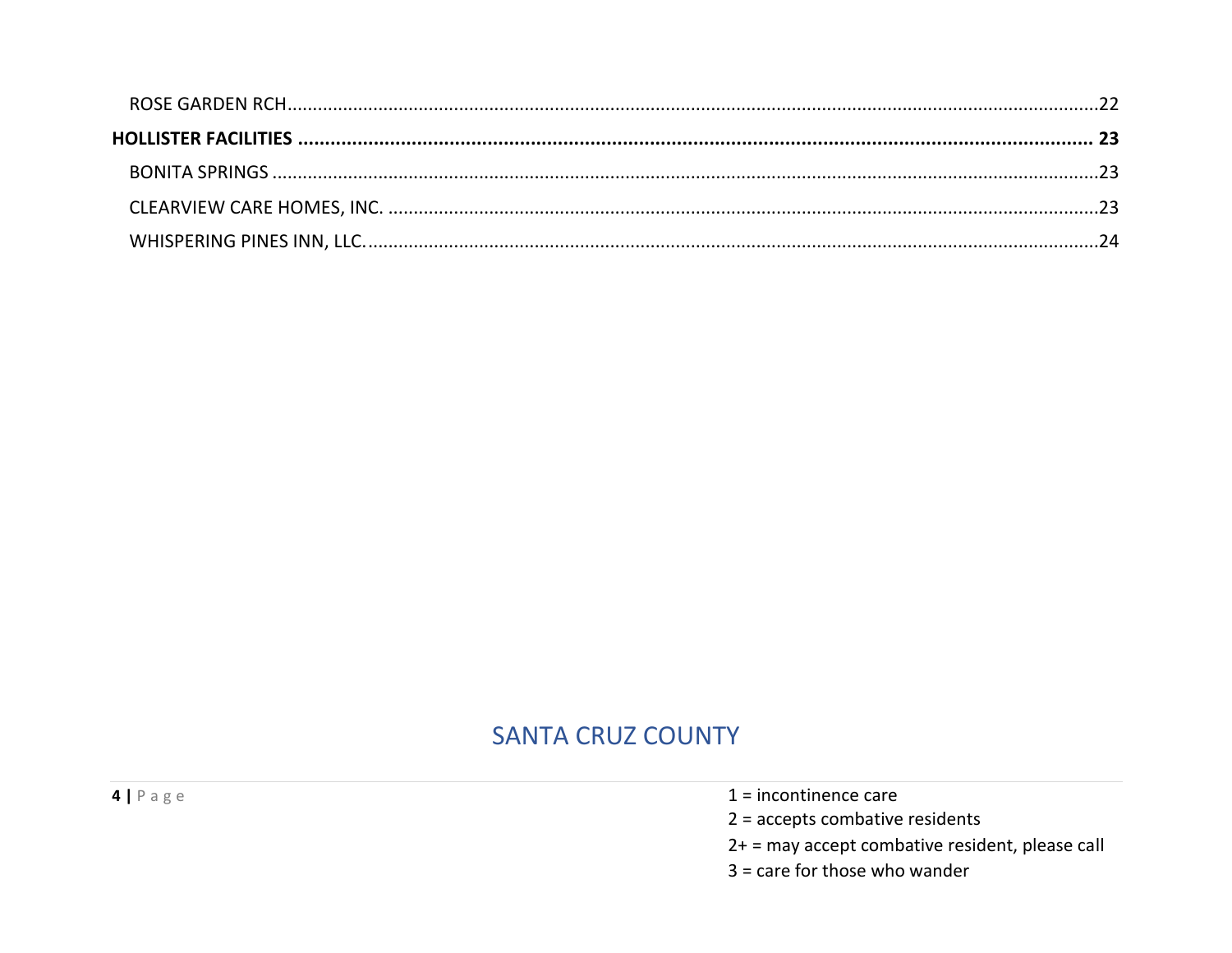#### APTOS FACILITIES

<span id="page-4-2"></span><span id="page-4-1"></span><span id="page-4-0"></span>

| <b>AEGIS ASSISTED LIVING OF APTOS</b><br>125 Heather Terrace<br>Aptos, CA 95003<br>Fax: (831) 684-2719<br>(831) 684-2700<br>Administrator: Griselda Galvan | <b>Monthly Rate: Please call for current</b><br>rate info.<br>Low Income/Affordable Housing<br>Rooms: No<br><b>Number of Private / Shared Rooms:</b><br>All rooms can be private or shared. | Security: Wander-guard, delayed<br>gates and alarmed doors in Memory<br>Care, call pendant, motion sensors in<br>rooms<br><b>Hospice Waivers? Yes</b><br>Respite Care? Yes. Minimum 14 days, |
|------------------------------------------------------------------------------------------------------------------------------------------------------------|---------------------------------------------------------------------------------------------------------------------------------------------------------------------------------------------|----------------------------------------------------------------------------------------------------------------------------------------------------------------------------------------------|
| Licensed for: 100 beds<br>(ambulatory & non-ambulatory)                                                                                                    | <b>Outside description: Courtyard and</b><br>walkways                                                                                                                                       | maximum 30 days. Call for more info.<br>Service Key: 1, 2+, 3<br>http://www.aegisliving.com/aegis-                                                                                           |
|                                                                                                                                                            |                                                                                                                                                                                             | living-of-aptos/                                                                                                                                                                             |
| <b>SEAVIEW GUEST HOME</b><br>7321 Mesa Drive<br>Aptos, CA 95003                                                                                            | Monthly Rate: Please call for current<br>rate info.                                                                                                                                         | Security: All doors alarmed 24 hours a<br>day, fenced yard, doors locked at<br>night.                                                                                                        |
| (831) 685-2428<br>Fax: (831) 685-1611                                                                                                                      | Low Income/Affordable Housing<br>Rooms: No                                                                                                                                                  | <b>Hospice Waivers? Yes</b>                                                                                                                                                                  |
| <b>Administrator: Cecilia Sullivan</b>                                                                                                                     | <b>Number of Private / Shared Rooms:</b><br>All rooms can be private or shared.                                                                                                             | Respite Care? Yes, when available. No<br>minimum/maximum                                                                                                                                     |
| Licensed for: 6 beds<br>(ambulatory & non-ambulatory)                                                                                                      |                                                                                                                                                                                             | Services Key: 1, 2+, 3                                                                                                                                                                       |
| $5$   Page                                                                                                                                                 |                                                                                                                                                                                             | $1 =$ incontinence care                                                                                                                                                                      |

2 = accepts combative residents

2+ = may accept combative resident, please call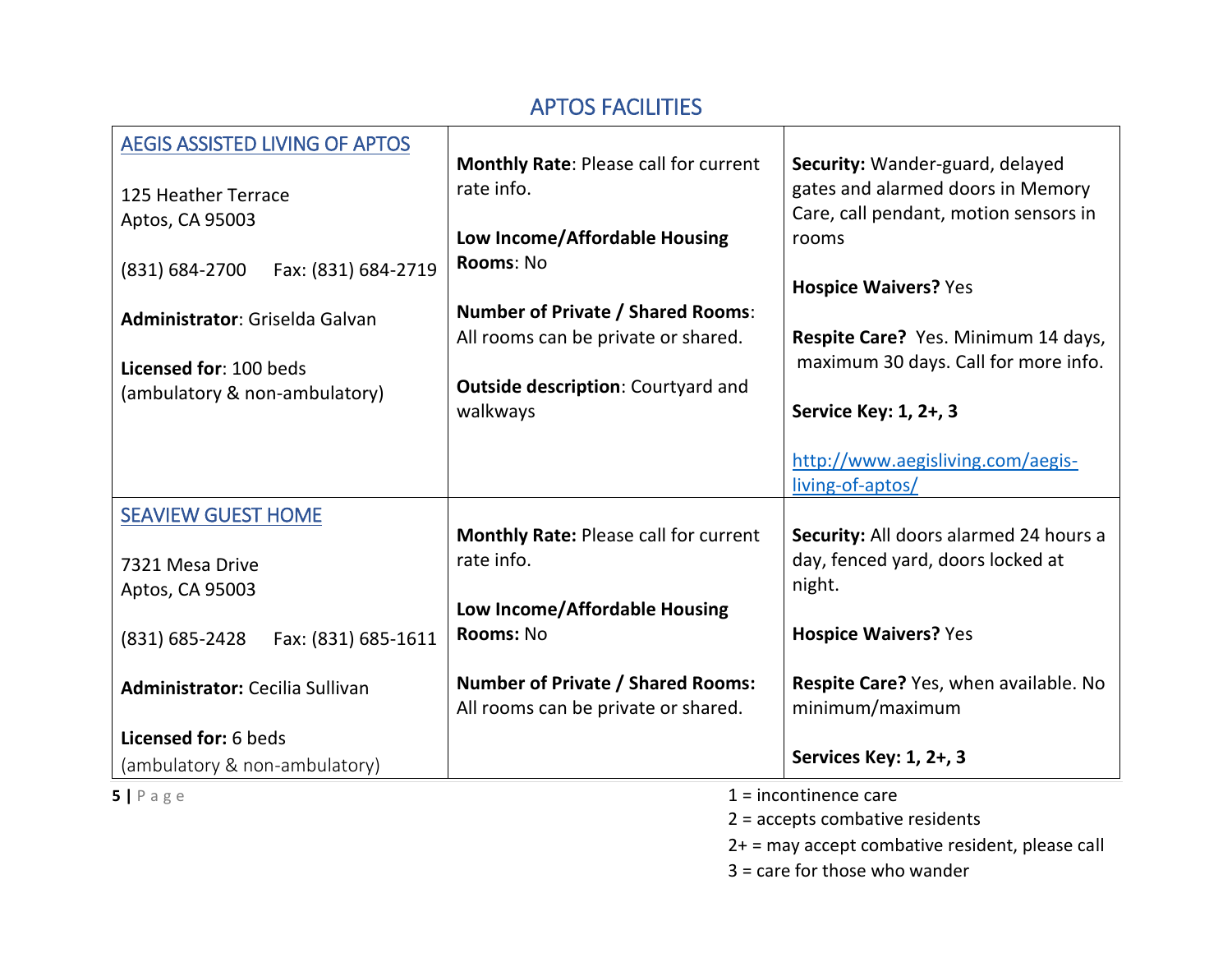|  | <b>Outside description:</b>                                     |  |
|--|-----------------------------------------------------------------|--|
|  | Flower/vegetable garden, patio, deck, www.seaviewguesthome.com/ |  |
|  | ramp, ocean view, and fruit trees.                              |  |

#### BEN LOMOND FACILITIES

<span id="page-5-1"></span><span id="page-5-0"></span>

| <b>WILLOWBROOK RESIDENTIAL CARE</b><br>2 (WRC-2)             | <b>Monthly Rate: Please call for current</b><br>rate info.                                    | Security: Fenced yard, doors locked at<br>night.            |
|--------------------------------------------------------------|-----------------------------------------------------------------------------------------------|-------------------------------------------------------------|
| 174 Willowbrook Drive<br>Ben Lomond, CA 95005                | Low Income/Affordable Housing<br><b>Rooms:</b> Call for info.                                 | <b>Hospice Waivers? Call</b>                                |
| $(831)$ 336-5196                                             | <b>Number of Private / Shared Rooms:</b><br>Call for info.                                    | Respite Care? Yes, when available. No<br>minimum/maximum    |
| Administrator:                                               |                                                                                               | Services Key: 1, 2+, 3                                      |
| <b>Licensed for: 6 beds</b><br>(ambulatory & non-ambulatory) | Outside description: garden, deck,<br>ramp, residential and mental health<br>support services | http://www.frontst.com/willowbrook-<br>residential-care-1-2 |

#### CORRALITOS FACILITIES

<span id="page-5-2"></span>**6**  $\vert$  **P** a g e **1** = incontinence care

- 2 = accepts combative residents
- 2+ = may accept combative resident, please call
- 3 = care for those who wander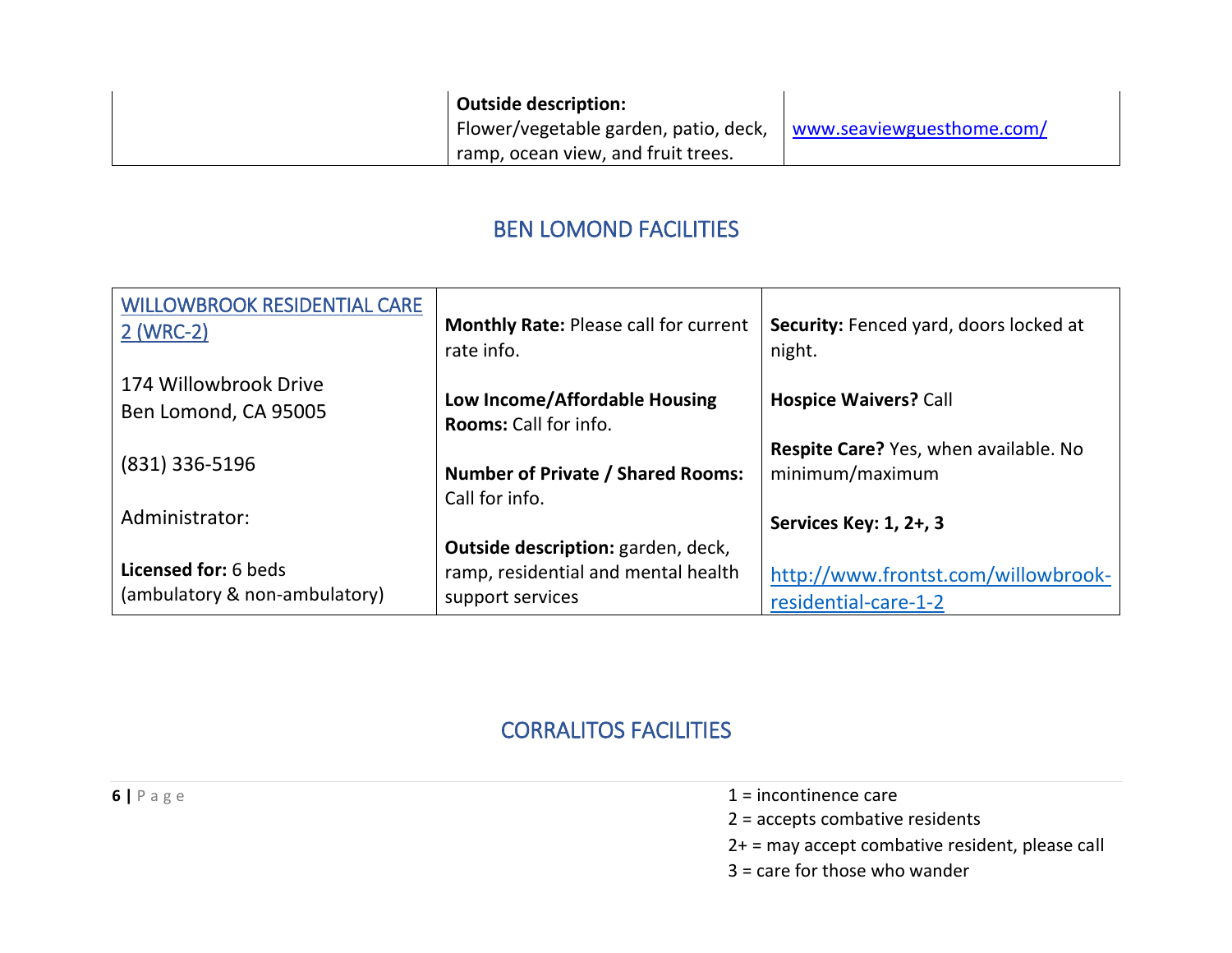<span id="page-6-0"></span>

| <b>DE UN AMOR</b>                     |                                              |                                     |
|---------------------------------------|----------------------------------------------|-------------------------------------|
|                                       | <b>Monthly Rate: Please call for current</b> | Security: Fenced perimeter, alarmed |
| 460 Eureka Canyon Road                | rate info.                                   | exits                               |
| Corralitos, CA 95076                  |                                              |                                     |
|                                       | Low Income/Affordable Housing                | Hospice Waivers? Yes (10)           |
| Fax: (831) 722-2148<br>(831) 728-0303 | <b>Rooms: No</b>                             |                                     |
|                                       |                                              | <b>Respite Care? No</b>             |
| <b>Administrator: Marisela Fletes</b> | <b>Number of Private / Shared Rooms:</b>     |                                     |
|                                       | 13 private and 4 shared                      | Service Key: 1, 2+                  |
| Licensed for: 25 beds                 |                                              |                                     |
| (ambulatory & non-ambulatory)         | <b>Outside description: 11 fenced acres</b>  | http://www.deunamor.com/            |
|                                       | with locked gate. Patio, walkways,           |                                     |
|                                       | apple orchard, and creek                     |                                     |

## FREEDOM FACILITIES

|  | TNEEDUIVI FAUILI HES |  |
|--|----------------------|--|
|  |                      |  |
|  |                      |  |

- <span id="page-6-1"></span>**7** | P a g e 1 = incontinence care
	- 2 = accepts combative residents
	- 2+ = may accept combative resident, please call
	- 3 = care for those who wander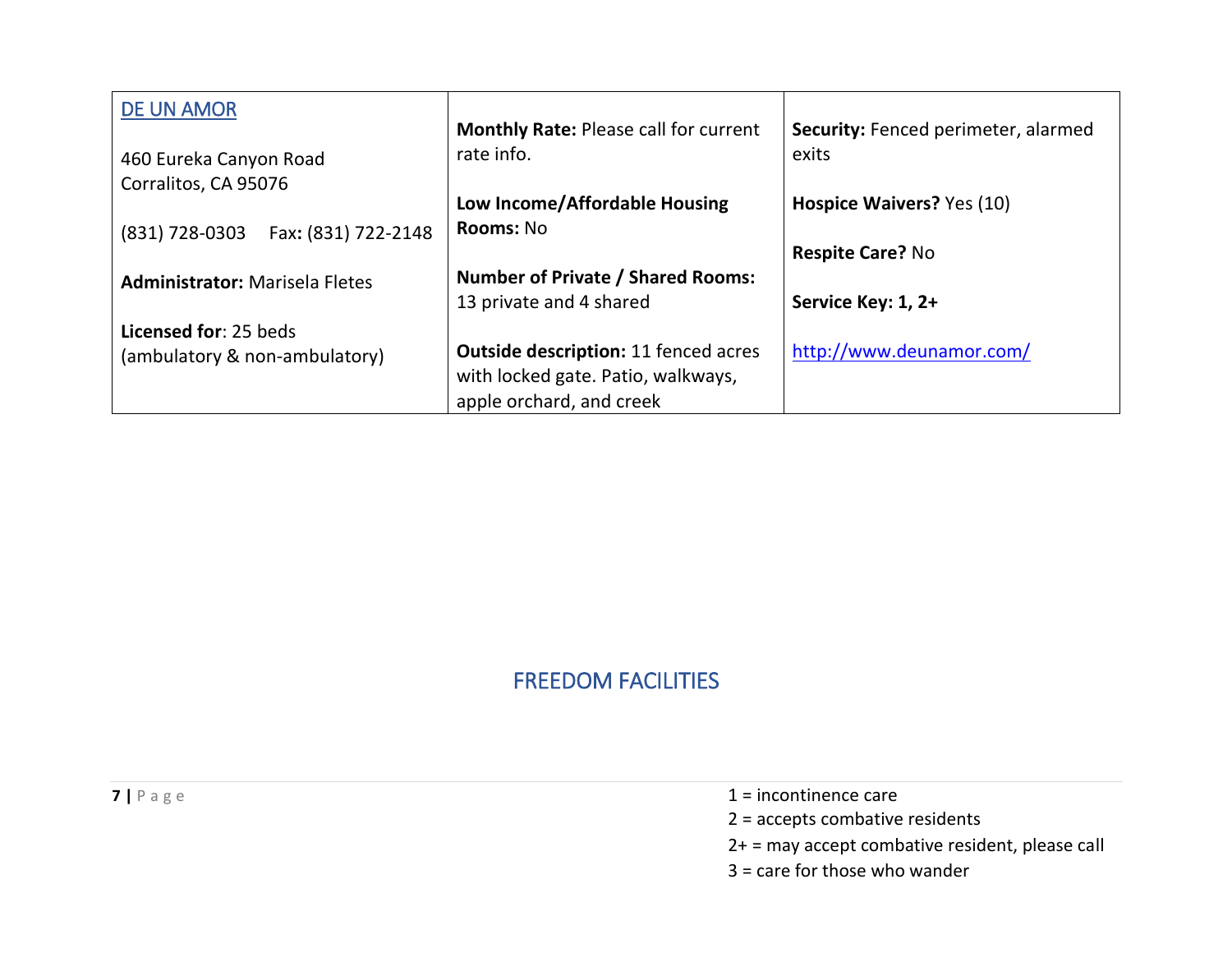<span id="page-7-0"></span>

| <b>RACHELLE'S HOUSE I</b>                                |                                                            |                                                               |
|----------------------------------------------------------|------------------------------------------------------------|---------------------------------------------------------------|
| Address: 99 Airport Blvd.<br>Freedom, CA 95019           | <b>Monthly Rate: Please call for current</b><br>rate info. | Security: Yes, 24-hour surveillance,<br>cameras, door alarms. |
| Phone: (831) 319-4190<br><b>Fax:</b> $(831)$<br>319-4028 | Low Income/Affordable Housing<br><b>Rooms: Yes</b>         | Hospice Waivers? Yes (6)                                      |
|                                                          |                                                            | <b>Respite Care? Yes</b>                                      |
|                                                          | Number of Private / Shared Rooms: 7                        |                                                               |
| <b>Administrator: Rachelle Recinco</b>                   | private and 3 shared                                       | <b>Service Key: 1, 2, 3</b>                                   |
| Licensed for: 7 ambulatory & 4 non-<br>ambulatory        | <b>Outside description:</b>                                | (no website available)                                        |
|                                                          | Garden and walkway                                         |                                                               |

- **8**  $\vert$  P a g e 1 = incontinence care
	- 2 = accepts combative residents
	- 2+ = may accept combative resident, please call
	- 3 = care for those who wander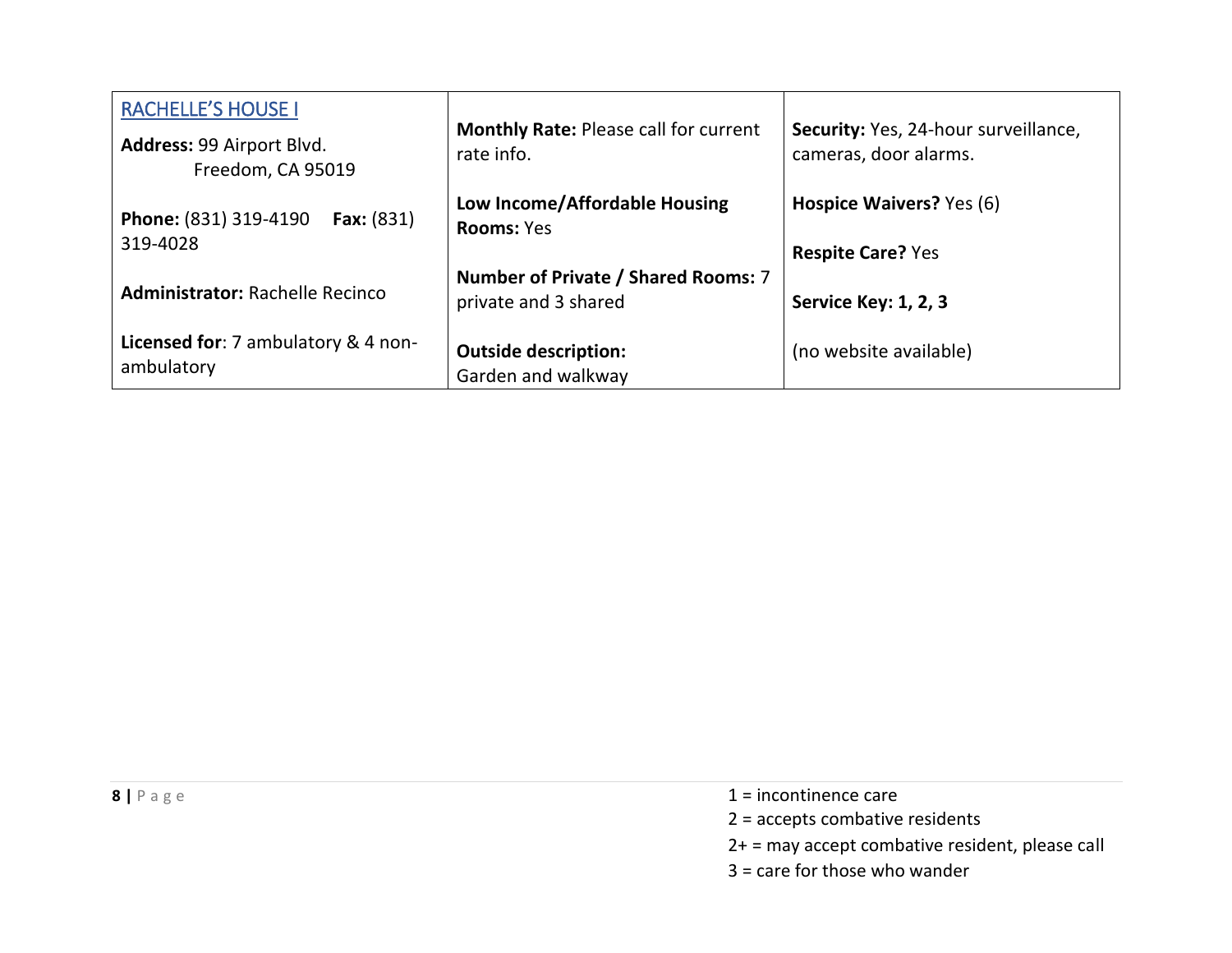## LA SELVA BEACH FACILITIES

<span id="page-8-0"></span>

| <b>WESLEY HOUSE II</b>                    | Monthly Rate: Please call for current        | <b>Security:</b> On-call phone for each |
|-------------------------------------------|----------------------------------------------|-----------------------------------------|
| 121 La Selva Drive                        | rate info.                                   | resident, doors and outside gate        |
| La Selva Beach, CA 95076                  |                                              | locked at night. "Ding-dong" on all     |
|                                           | Low Income/Affordable Housing                | doors leading outside for wandering     |
| (831) 685-0646<br>Fax: (831) 685-0779     | Rooms: No                                    | residents.                              |
| (831) 684-1656                            |                                              |                                         |
|                                           | <b>Number of Private / Shared Rooms:</b>     | Hospice Waivers? Yes (2)                |
| <b>Administrator: Janet Leon</b>          | All rooms are shared. Depends on             |                                         |
| <b>Executive Director: Lindsey Leon</b>   | level of care.                               | Respite Care? Yes. Minimum 30 days      |
| (831) 818-1454                            |                                              |                                         |
|                                           | <b>Outside description: Accessible</b>       | Services Key: 1, 3                      |
| Licensed for: 6 non-ambulatory beds       | walkways, patio, waterfall, aviary, and      |                                         |
|                                           | large yard.                                  | http://www.wesleyhouseiiandiii.com/     |
| <b>WESLEY HOUSE III</b>                   |                                              |                                         |
|                                           | <b>Monthly Rate: Please call for current</b> | Security: On-call phone for each        |
| <b>Address: 123 La Selva Drive</b>        | rate info.                                   | resident, doors, and outside gate       |
| La Selva Beach, CA 95076                  |                                              | locked at night.                        |
|                                           | Low Income/Affordable Housing                |                                         |
| $(831) 685 - 0646$<br>Fax: (831) 685-0779 | Rooms: No                                    | Hospice Waivers? Yes (2)                |
|                                           |                                              |                                         |
| Administrator: Janet Leon                 |                                              | Respite Care? Yes. Minimum 30 days      |
| $9   P \text{age}$                        |                                              | $1 =$ incontinence care                 |

<span id="page-8-1"></span>

2 = accepts combative residents

2+ = may accept combative resident, please call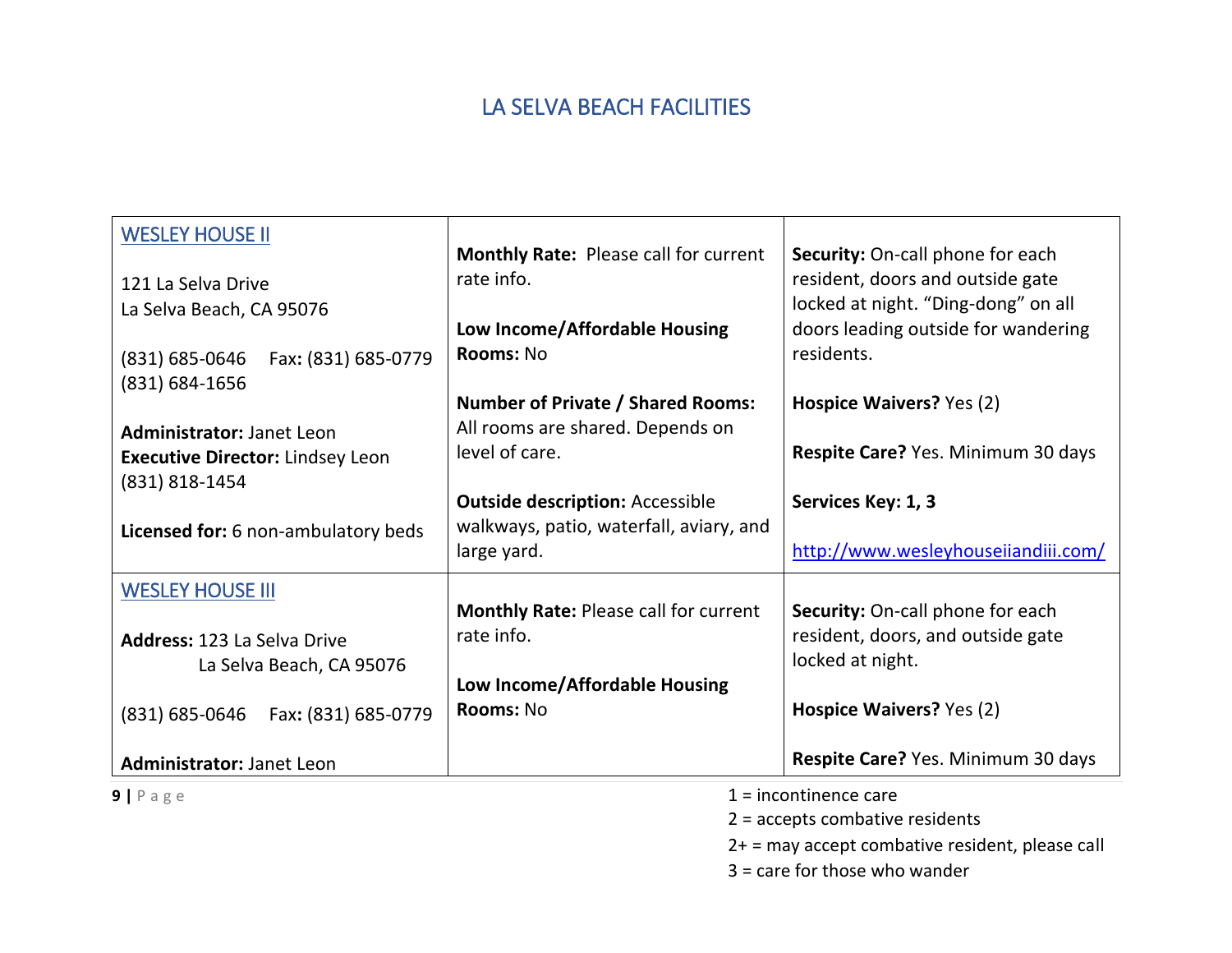| Licensed for: 6 non-ambulatory beds | Number of Private / Shared Rooms: 4<br>private (ambulatory only), and 1<br>shared. | Services Key: 1, 3                  |
|-------------------------------------|------------------------------------------------------------------------------------|-------------------------------------|
|                                     |                                                                                    | http://www.wesleyhouseiiandiii.com/ |
|                                     | <b>Outside description: Accessible</b>                                             |                                     |
|                                     | walkways, patio, waterfall, aviary,                                                |                                     |
|                                     | large yard, and sunroom.                                                           |                                     |

- **10**  $|$  **P** a g e **1** = incontinence care
	- 2 = accepts combative residents
	- 2+ = may accept combative resident, please call
	- 3 = care for those who wander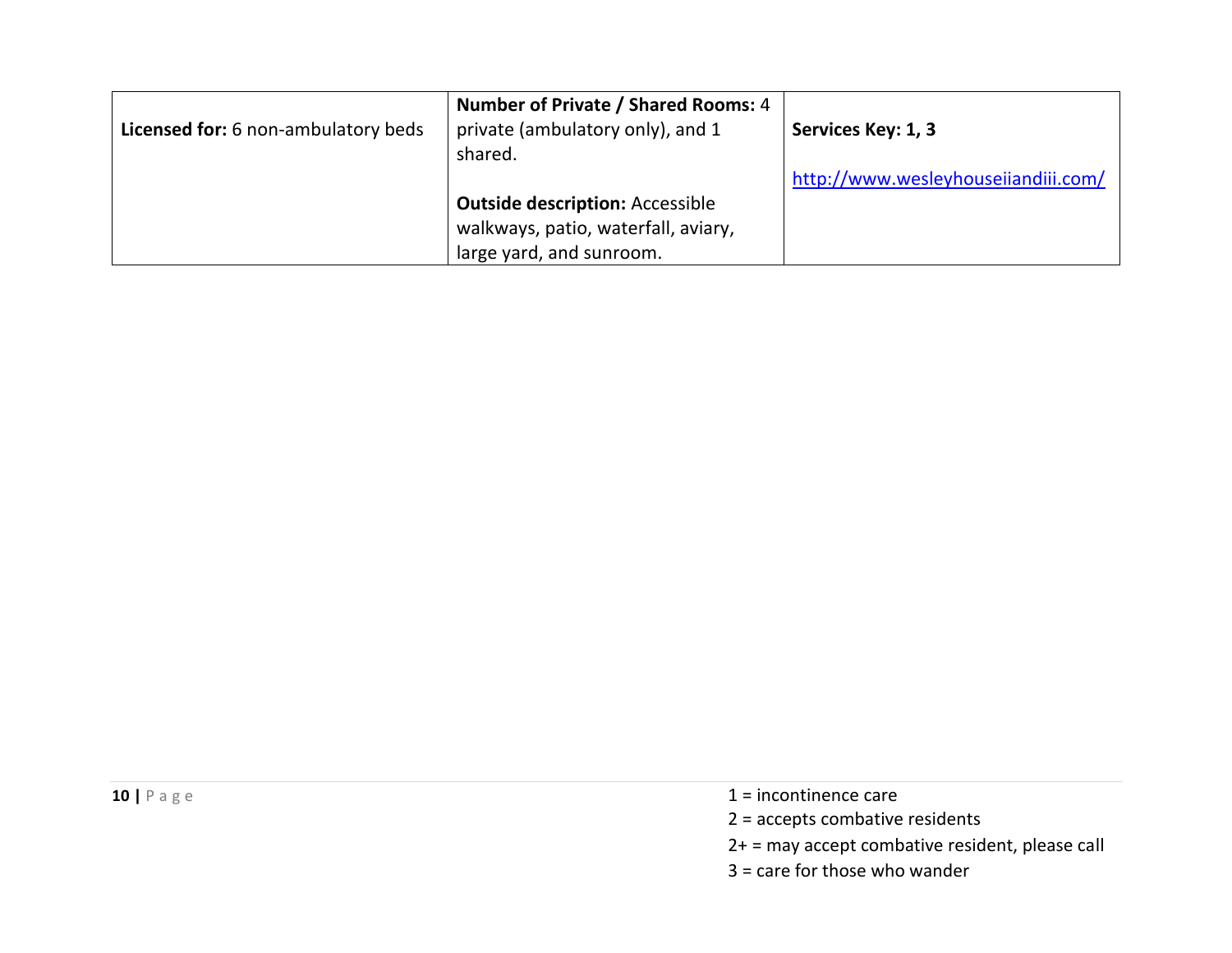# SANTA CRUZ (CITY) FACILITIES

<span id="page-10-2"></span><span id="page-10-1"></span><span id="page-10-0"></span>

| <b>ALEXANDER VICTORIA I</b>        |                                              |                                          |
|------------------------------------|----------------------------------------------|------------------------------------------|
|                                    | <b>Monthly Rate: Please call for current</b> | Security: Fenced perimeter, doors locked |
| 226 Morrissey Boulevard            | rate info.                                   | at night.                                |
| Santa Cruz, CA 95062               |                                              |                                          |
|                                    | Low Income/Affordable Housing                | Hospice Waivers? Yes (2)                 |
| Fax: (831) 429-<br>(831) 429-9137  | Rooms: Private pay only                      |                                          |
| 9131                               |                                              | Respite Care? Yes. 30-day minimum,       |
|                                    | <b>Number of Private / Shared Rooms:</b>     | please call for details.                 |
| <b>Administrator: Jon Gryspos</b>  | 13 private                                   |                                          |
|                                    |                                              | Services Key: 1, 2, 3                    |
| Licensed for: 13 non-ambulatory    | <b>Outside description: Garden and</b>       |                                          |
| beds                               | walkways                                     | (no website available)                   |
|                                    |                                              |                                          |
| <b>ALEXANDER VICTORIA II</b>       |                                              |                                          |
|                                    | <b>Monthly Rate: Please call for current</b> | Security: Fenced perimeter, doors locked |
| 228 Morrissey Boulevard            | rate info.                                   | at night.                                |
| Santa Cruz, CA 95062               |                                              |                                          |
|                                    | Low Income/Affordable Housing                | Hospice Waivers? Yes (2)                 |
|                                    | <b>Rooms: Private pay only</b>               |                                          |
| Fax: (831) 429-<br>(831) 429-9137  |                                              | Respite Care? Yes, 30-day minimum,       |
| 9131                               | <b>Number of Private/Shared Rooms:</b>       | please call for details.                 |
|                                    | All ambulatory/non-ambulatory. 6             |                                          |
| Administrator: Jon & Nicko Gryspos | private, 1 shared                            | Services Key: 1, 2, 3                    |
|                                    |                                              |                                          |
| Licensed for: 8 beds               |                                              | (no website available)                   |
| (ambulatory and non-ambulatory)    |                                              |                                          |

- **11**  $\vert$  **P** a g e **1** = incontinence care
	- 2 = accepts combative residents
	- 2+ = may accept combative resident, please call
	- 3 = care for those who wander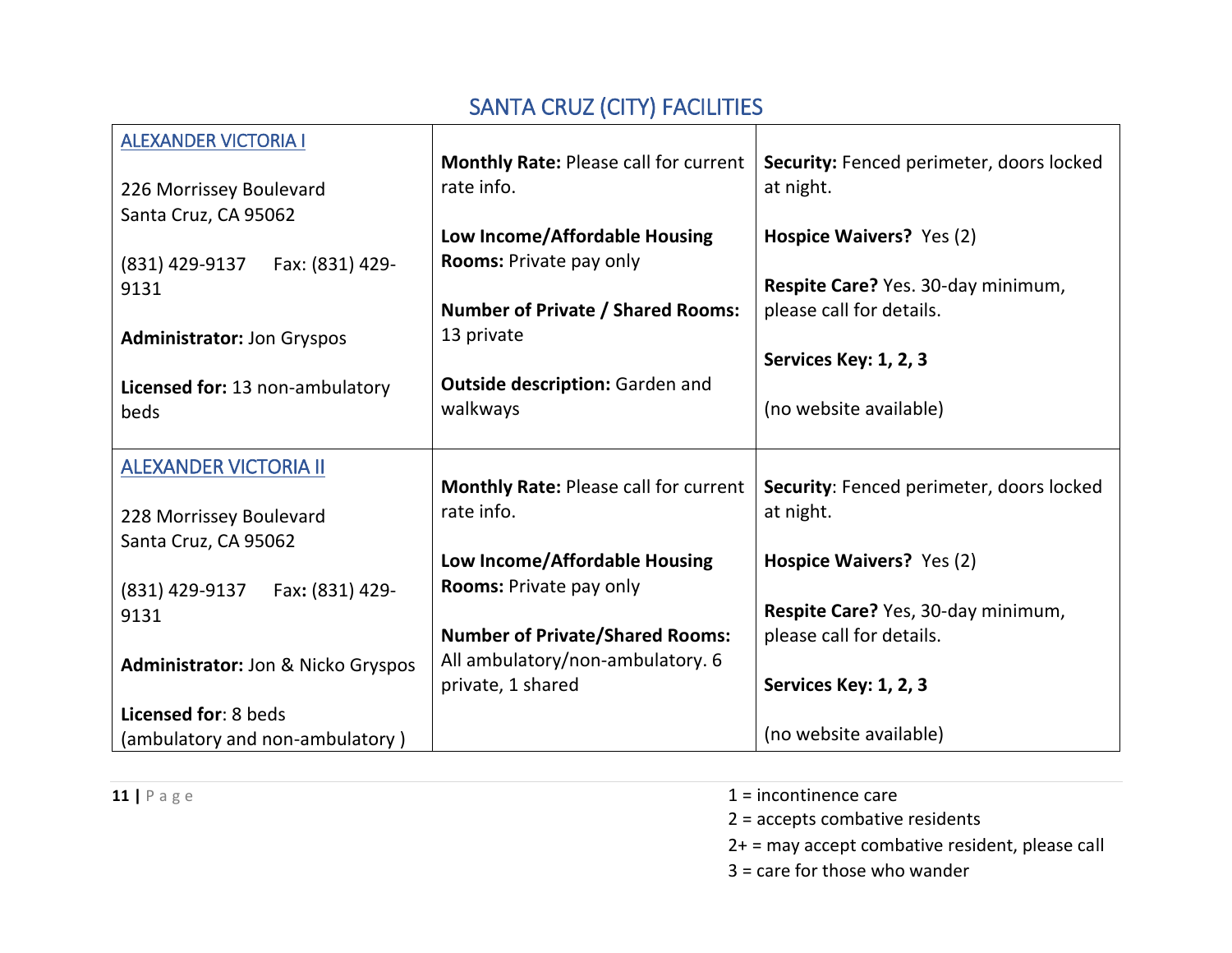<span id="page-11-0"></span>

| <b>DOMINICAN OAKS</b>                                   | <b>Monthly Rate: Please call for current</b>                              | <b>Security:</b> 24-hour staffed front desk, pull                                                                 |
|---------------------------------------------------------|---------------------------------------------------------------------------|-------------------------------------------------------------------------------------------------------------------|
| 3400 Paul Sweet Road<br>Santa Cruz, CA 95065            | rate info.<br>Low Income/Affordable Housing                               | cords, doors locked at night and during<br>the day. Resident buzzed in, visitors enter<br>through the front door. |
| Fax: (831) 462-<br>$(831)$ 462-6257<br>6742             | <b>Rooms:</b> Yes, please call for details &<br>availability              | <b>Hospice Waivers? Yes</b>                                                                                       |
| <b>Administrator: Deborah Routley</b>                   | <b>Number of Private / Shared Rooms:</b><br>All private                   | Respite Care? Yes. Minimum 30 days.<br>Please call for more information.                                          |
| Licensed for: 142 beds<br>(ambulatory & non-ambulatory) | <b>Outside description: Flower/</b><br>vegetable garden, walkways, picnic | <b>Services Key: 1</b>                                                                                            |
|                                                         | areas, lawn space, putting green,<br>and two courtyards with fountains.   | http://dominicanoaks.com                                                                                          |

- **12**  $\vert$  **P** a g e **1** = incontinence care
	- 2 = accepts combative residents
	- 2+ = may accept combative resident, please call
	- 3 = care for those who wander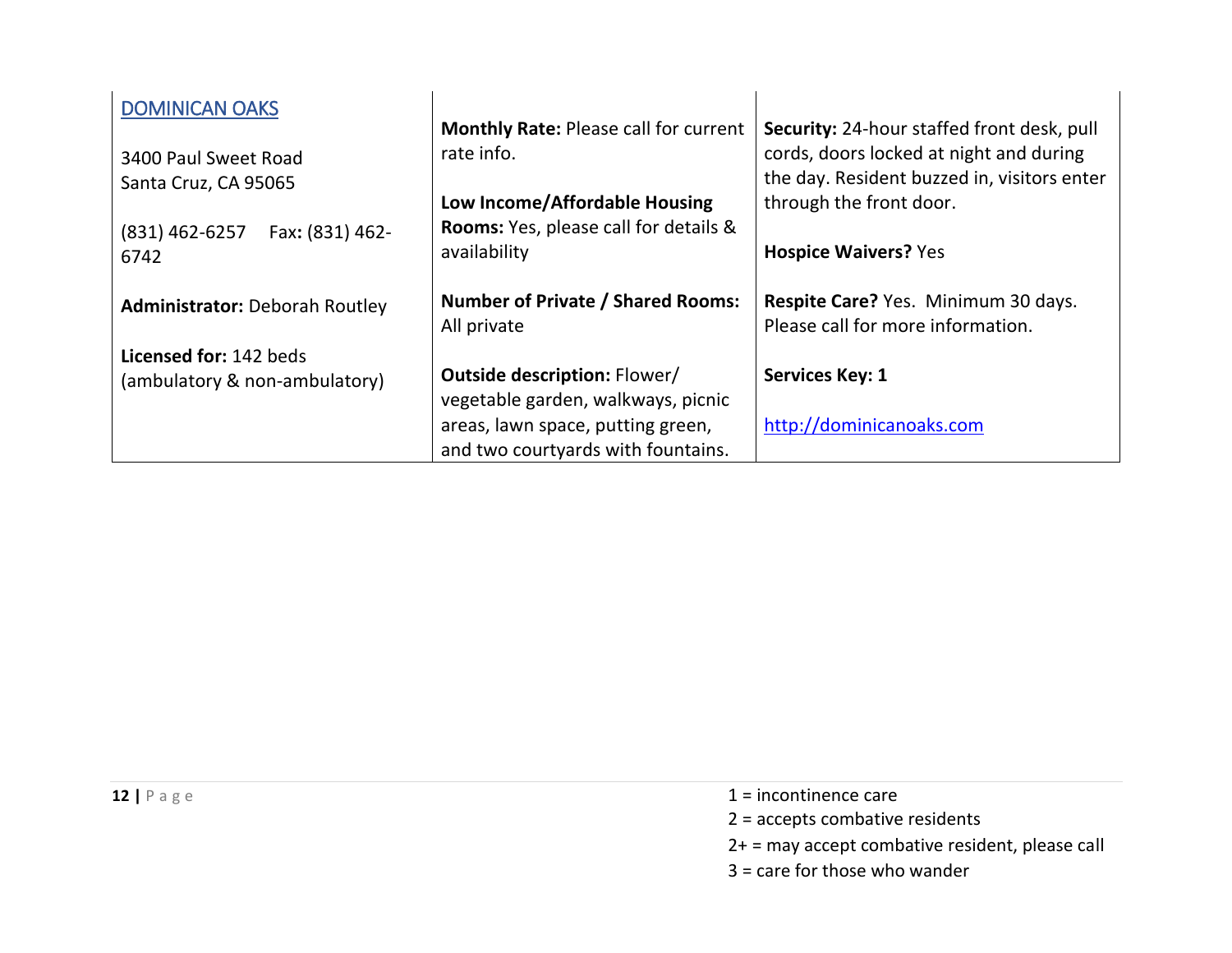<span id="page-12-1"></span><span id="page-12-0"></span>

| <b>HANOVER GUEST HOME</b>                  |                                              |                                    |
|--------------------------------------------|----------------------------------------------|------------------------------------|
|                                            | Monthly Rate: \$3000 - \$5000                | <b>Security: Doors alarmed</b>     |
| 813 Hanover Street                         |                                              |                                    |
| Santa Cruz, CA 95062                       | Low Income/Affordable Housing                | <b>Hospice Waivers? Yes</b>        |
|                                            | <b>Rooms: SSI when available. Please</b>     |                                    |
| (831) 426-0618  Fax: (831) 458-            | call.                                        | Respite Care? Yes, please call.    |
| 1051                                       |                                              |                                    |
|                                            | <b>Number of Private / Shared Rooms:</b>     | <b>Services Key: 1</b>             |
| Administrator: Marsha Beliza &             | Both can be available.                       |                                    |
| <b>Stephanie Means</b>                     |                                              | http://www.hanoverguesthome.com/   |
|                                            | <b>Outside description: Patio, yard, and</b> |                                    |
| Licensed for: 15 beds                      | garden.                                      |                                    |
| (ambulatory & non-ambulatory)              |                                              |                                    |
| <b>LIVE IN SERENITY</b>                    |                                              |                                    |
|                                            | Monthly Rate: Please call for current        | Security: Doors alarmed.           |
| 1340 17 <sup>th</sup> Ave                  | rate info.                                   |                                    |
| Santa Cruz, Ca 95062                       |                                              | <b>Hospice Waivers? Yes</b>        |
|                                            | Low Income/Affordable Housing                |                                    |
| (831) 471-7387<br>Fax: (831)458-           | Rooms: No                                    | <b>Respite Care? Yes</b>           |
| 5870                                       |                                              |                                    |
|                                            | <b>Number of Private / Shared Rooms:</b>     | Services Key: 1, 2+                |
| <b>Administrator: Aracella Investments</b> | Both can be available.                       |                                    |
| Inc. (Josephine Arcilla)                   |                                              | http://www.liveinserenitycare.com/ |
|                                            | <b>Outside description: Gardens and</b>      |                                    |
| Licensed for: 8 beds                       | patio                                        |                                    |
| (ambulatory & non-ambulatory)              |                                              |                                    |

**13**  $\vert$  P a g e 1 = incontinence care

2 = accepts combative residents

2+ = may accept combative resident, please call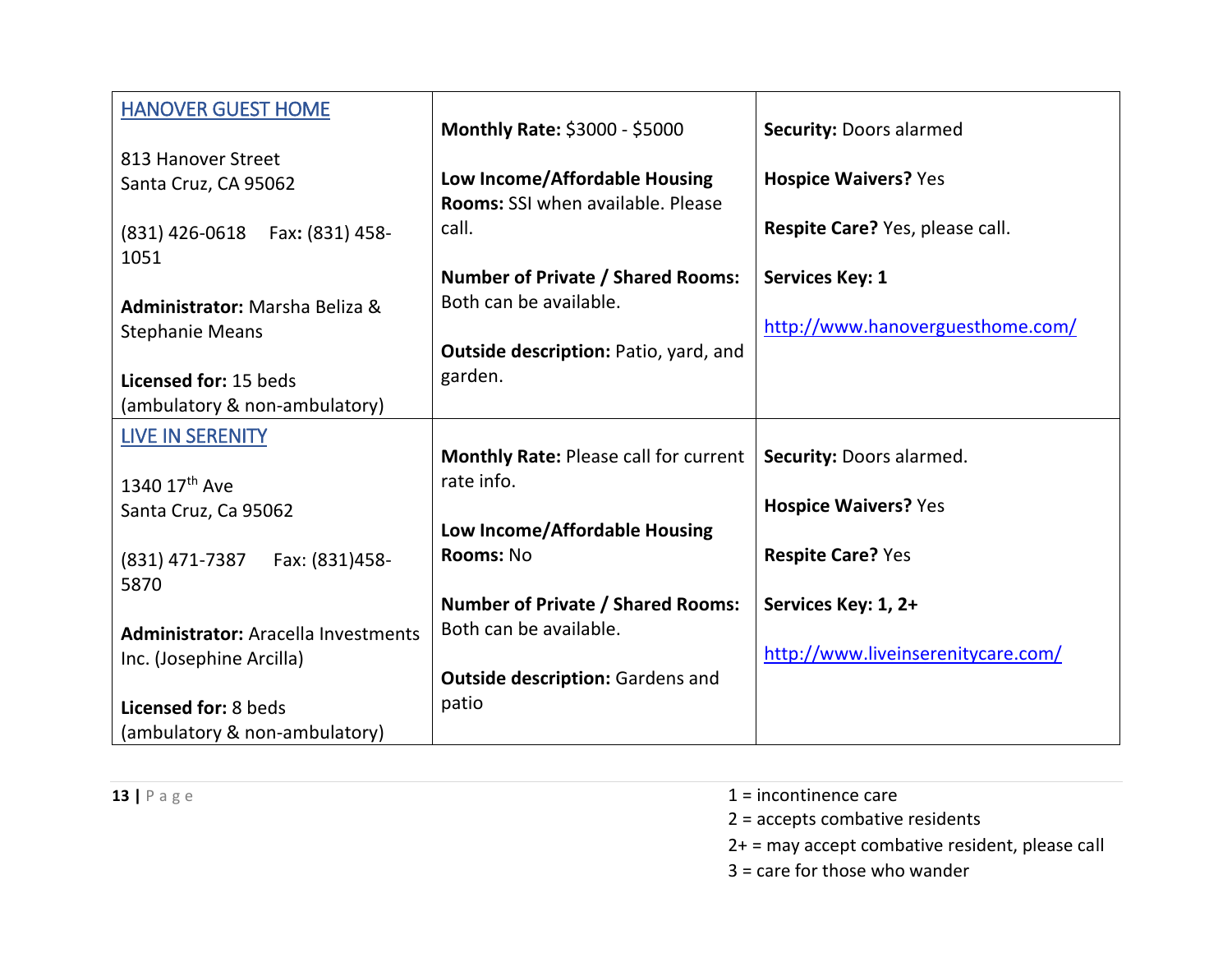<span id="page-13-1"></span><span id="page-13-0"></span>

| <b>MAPLE HOUSE I</b>                    | <b>Monthly Rate: Please call for current</b>            | Security: Wander-guard, alarmed doors,        |
|-----------------------------------------|---------------------------------------------------------|-----------------------------------------------|
|                                         | rate info.                                              | and sign system.                              |
| 410 Pennsylvania Avenue                 |                                                         |                                               |
| Santa Cruz, CA 95062                    | Low Income/Affordable Housing                           | Hospice Waivers? Yes (8)                      |
| (831) 423-6347  Fax: (831) 458-         | Rooms: No                                               |                                               |
| 9018                                    |                                                         | <b>Respite Care? Please call for details.</b> |
|                                         | <b>Number of Private / Shared Rooms:</b>                |                                               |
| <b>Administrator: Sarah Chen</b>        | Both can be available, please call for<br>current info. | Services Key: 1, 3                            |
|                                         |                                                         | http://www.themaplehouse.com/                 |
| Licensed for: 22 non-ambulatory<br>beds | <b>Outside description: Sunroom, small</b><br>backyard. |                                               |
| <b>MAPLE HOUSE II</b>                   |                                                         |                                               |
|                                         | <b>Monthly Rate: Please call for current</b>            | Security: Wander-guard, alarmed doors,        |
| 2000 Brommer Street                     | rate info.                                              | and sign system.                              |
| Santa Cruz, CA 95062                    |                                                         |                                               |
|                                         | Low Income/Affordable Housing<br>Rooms: No              | Hospice Waivers? Yes (10)                     |
| $(831)$ 476-6366<br>Fax: (831) 462-     |                                                         | <b>Respite Care? Please call for details.</b> |
| 9312                                    | <b>Number of Private / Shared Rooms:</b>                |                                               |
| <b>Administrator: Sarah Chen</b>        | Both can be available, please call for                  | Services Key: 1, 3                            |
|                                         | current info.                                           |                                               |
| Licensed for: 40 beds                   |                                                         | http://www.themaplehouse.com/                 |
| (ambulatory & non-ambulatory)           | <b>Outside description:</b> Side and front<br>yards.    |                                               |

- **14**  $\vert$  P a g e **1** = incontinence care
	- 2 = accepts combative residents
	- 2+ = may accept combative resident, please call
	- 3 = care for those who wander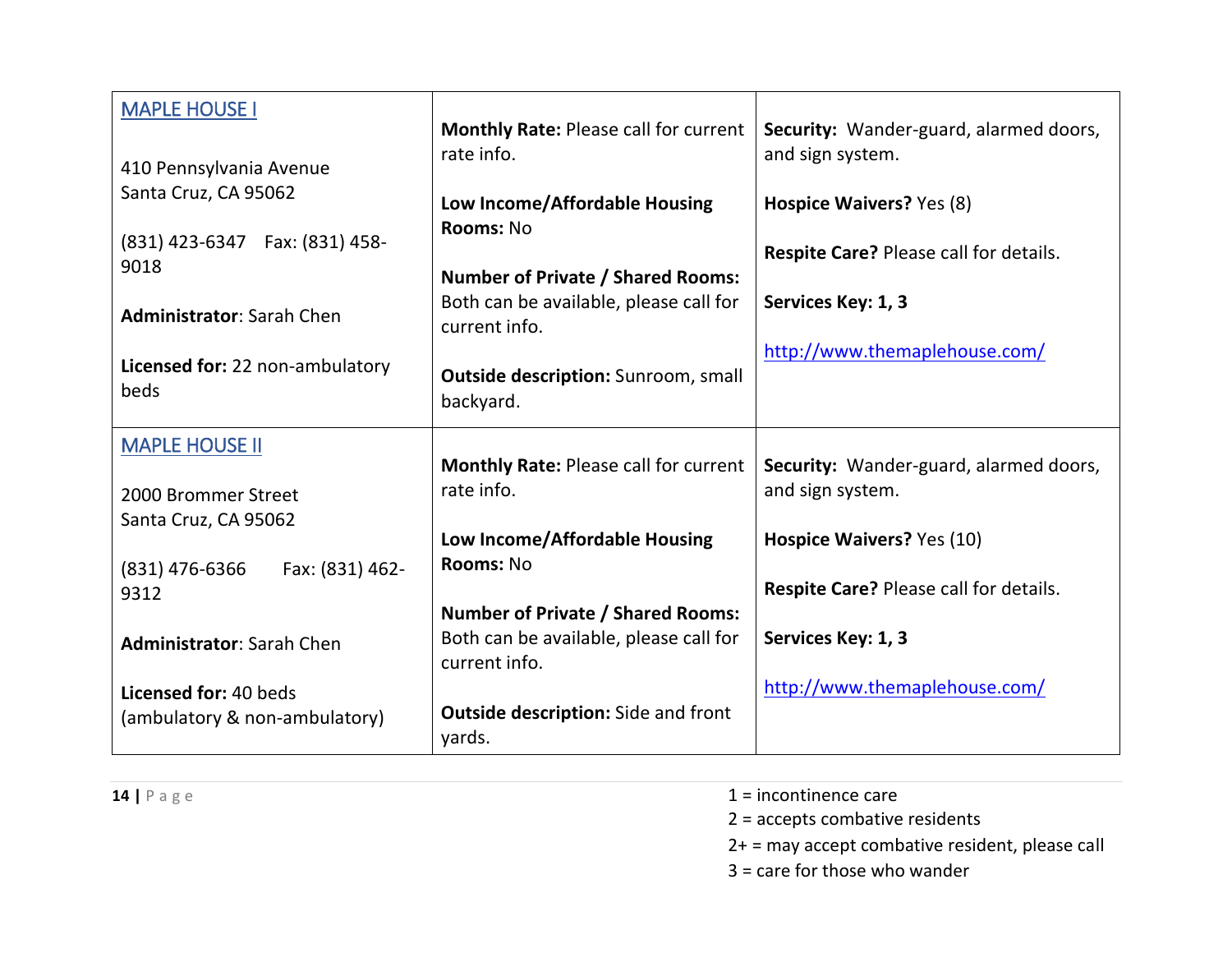<span id="page-14-1"></span><span id="page-14-0"></span>

| <b>PARADISE VILLA</b>             |                                                       |                                          |
|-----------------------------------|-------------------------------------------------------|------------------------------------------|
|                                   | <b>Monthly Rate: Please call for current</b>          | Security: Doors alarmed, Wander-guard    |
| 2177 17 <sup>th</sup> Avenue      | rate info.                                            |                                          |
| Santa Cruz, CA 95062              |                                                       | Hospice Waivers? Yes (10)                |
|                                   | Low Income/Affordable Housing<br>Rooms: No            |                                          |
| (831) 475-1380<br>Fax: (831) 462- |                                                       | Respite Care? Yes, 10-30 days.           |
| 3142                              | <b>Number of Private / Shared Rooms:</b>              | Services Key: 1, 2+, 3                   |
| <b>Administrator: Erin Wiely</b>  | All rooms can be private or shared.                   |                                          |
|                                   |                                                       | http://www.paradisevillaelderlycare.com/ |
| Licensed for: 58 beds             | <b>Outside description: Patio, garden,</b>            |                                          |
| (ambulatory & non-ambulatory)     | and picnic area                                       |                                          |
|                                   |                                                       |                                          |
| <b>SUNSHINE VILLA</b>             |                                                       |                                          |
|                                   | <b>Monthly Rate: Please call for current</b>          | Security: Wander-guard, doors alarmed,   |
| 80 Front Street                   | rate info.                                            | pull cords & emergency pendants, fenced  |
| Santa Cruz, CA 95060              |                                                       | perimeter.                               |
|                                   | Low Income/Affordable Housing                         |                                          |
| Fax: (831) 459-<br>(831) 459-8400 | Rooms Yes, 12 units (shared) at<br>\$2,100 per month. | <b>Hospice Waivers? Yes</b>              |
| 9588                              |                                                       | Respite Care? Yes, minimum 14 days.      |
| <b>Administrator: Jim McKie</b>   | <b>Number of Private / Shared Rooms:</b>              |                                          |
|                                   | 6 memory care shared, 6 Measure O                     | Services Key: 1, 3                       |
| Licensed for: 132 ambulatory beds | (low income) shared, 102 private                      |                                          |
|                                   |                                                       | http://sunshinevillaseniorliving.com     |
|                                   | <b>Outside description: Gazebo,</b>                   |                                          |
|                                   | courtyard, and walkways.                              |                                          |

- **15**  $\vert$  **P** a g e **1** = incontinence care
	- 2 = accepts combative residents
	- 2+ = may accept combative resident, please call
	- 3 = care for those who wander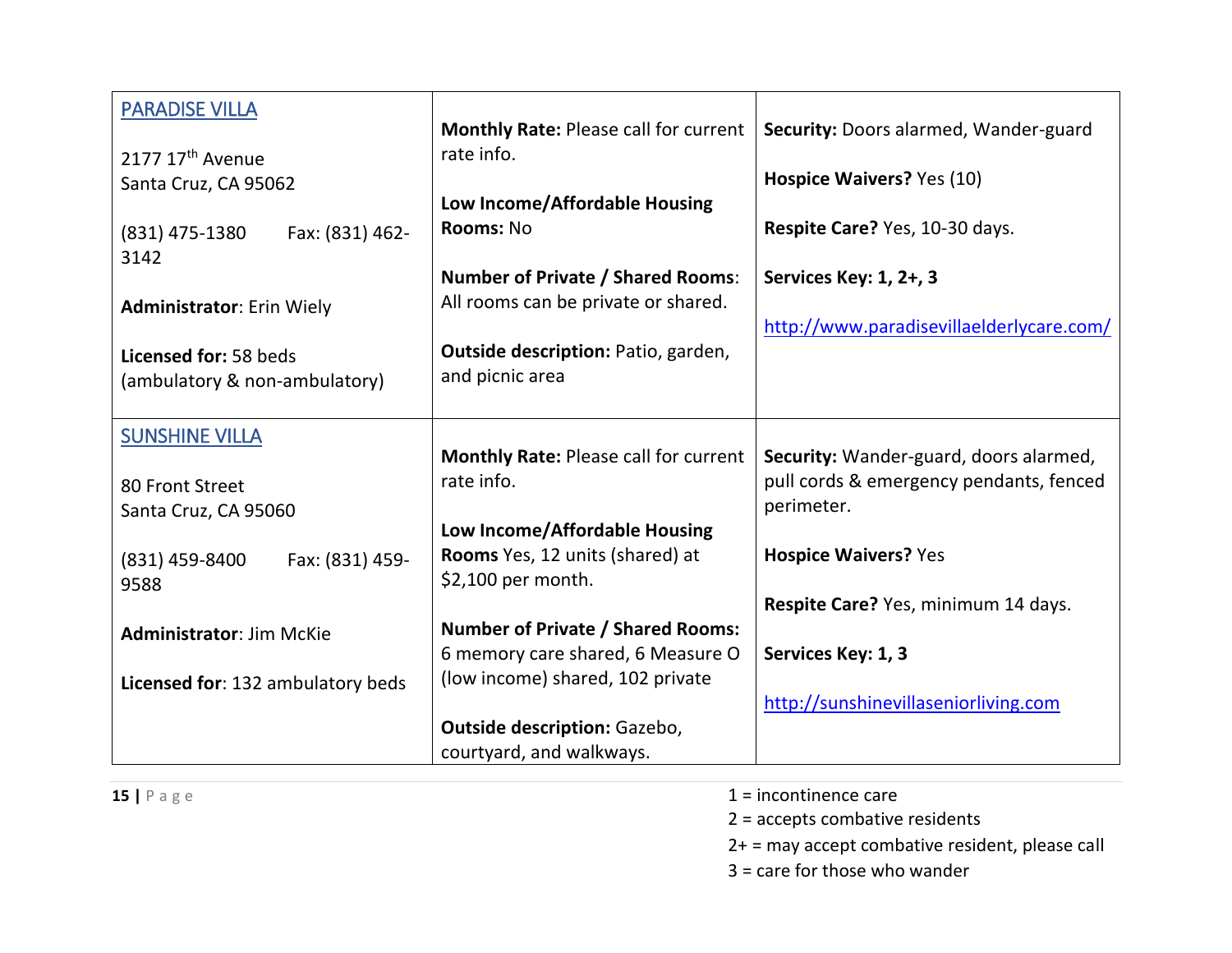<span id="page-15-1"></span><span id="page-15-0"></span>

| <b>TWIN LAKES MANOR</b><br>777 Volz Lane<br>Santa Cruz, CA 95062<br>Fax: (831) 477-<br>$(831)$ 477-1100<br>1101<br><b>Administrator: None at this time</b> | <b>Monthly Rate: Please call for current</b><br>rate info.<br>Low Income/Affordable Housing<br>Rooms: No<br><b>Number of Private / Shared Rooms:</b><br>4 private, 8 shared. | Security: Bell on door.<br>Hospice Waivers? Yes (5)<br>Respite Care? Yes, 3 day minimum. Please<br>call.<br>Services Key: 1, 2+ |
|------------------------------------------------------------------------------------------------------------------------------------------------------------|------------------------------------------------------------------------------------------------------------------------------------------------------------------------------|---------------------------------------------------------------------------------------------------------------------------------|
| Licensed for: 12 beds<br>(ambulatory / non-ambulatory)                                                                                                     | <b>Outside description: Patio and large</b><br>fenced yard.                                                                                                                  | (no website available)                                                                                                          |
| <b>VALLEY HAVEN III</b><br>2266 Chanticleer Avenue<br>Santa Cruz, CA 95062<br>Fax: (831) 722-<br>(831) 818-8372<br>2982                                    | <b>Monthly Rate: Please call for</b><br>current rate info.<br>Low Income/Affordable Housing<br>Rooms: No                                                                     | Security: Fenced areas, lock secured gate<br><b>Hospice Waivers? Yes</b><br><b>Respite Care?</b> Yes                            |
| Administrator: Josephine Arcilla<br>Licensed for: 48 beds<br>(ambulatory & non-ambulatory)                                                                 | <b>Number of Private / Shared Rooms:</b><br>Both available.<br><b>Outside description: Garden, patios,</b><br>gazebos, and cafe                                              | Services Key: 1, 2+, 3<br>http://www.valleyhavencare.com/                                                                       |

- **16**  $\vert$  **P** a g e **1** = incontinence care
	- 2 = accepts combative residents
	- 2+ = may accept combative resident, please call
	- 3 = care for those who wander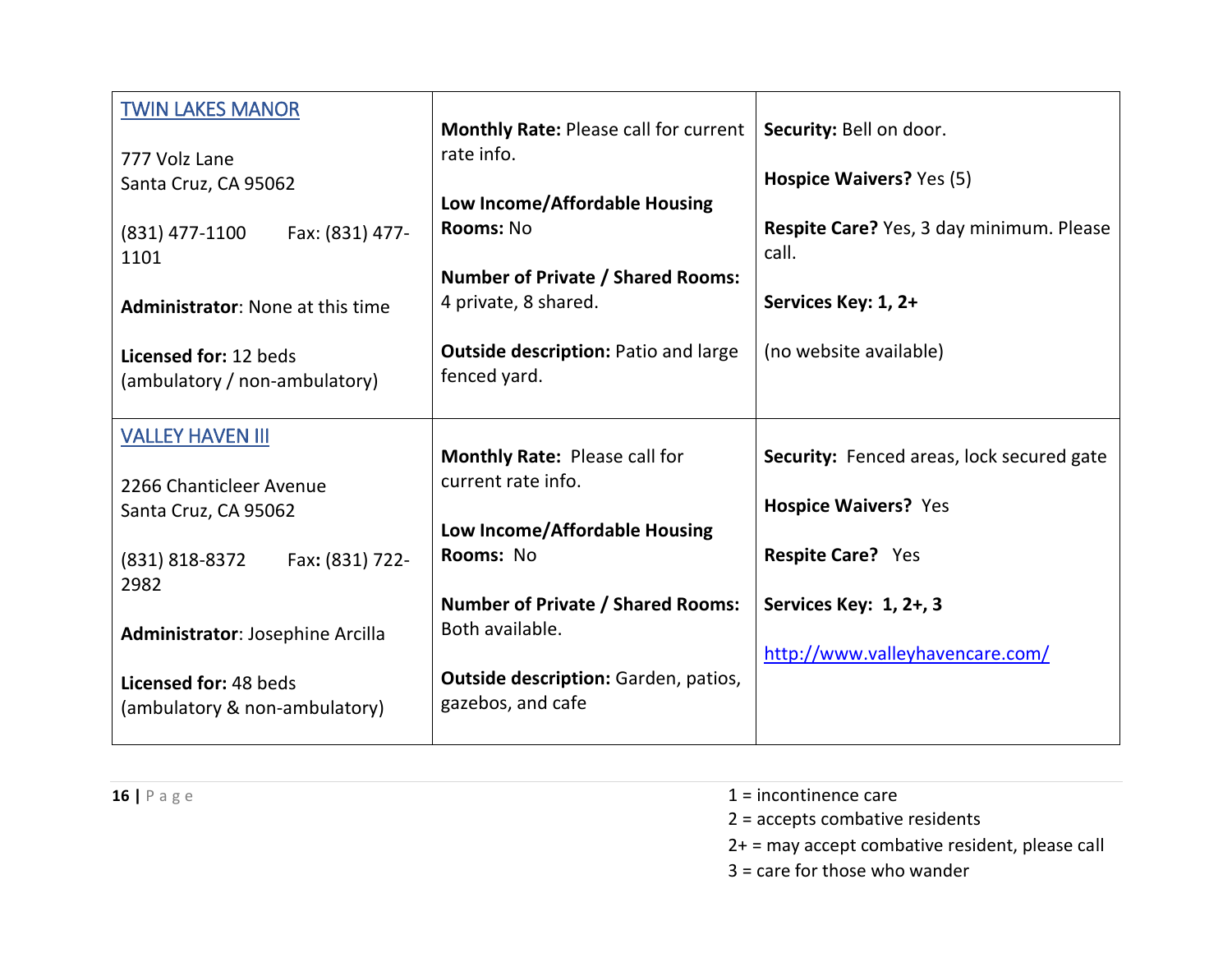<span id="page-16-0"></span>

| <b>WESTWIND MEMORY CARE</b>        |                                          |                                          |
|------------------------------------|------------------------------------------|------------------------------------------|
|                                    | <b>Monthly Rate: Please call for</b>     | Security: Locked doors (key pad), fenced |
| 160 Jewell Street                  | current rate info.                       | perimeter, alarmed exits, call pendants  |
| Santa Cruz, CA 95060               |                                          |                                          |
|                                    | Low Income: No                           | <b>Hospice Waivers? Yes</b>              |
| (831) 421-9100 Fax: (831) 421-9500 |                                          |                                          |
|                                    | <b>Number of Private / Shared Rooms:</b> | <b>Respite Care?</b> Yes                 |
| <b>Administrator: Karen Travis</b> | 51 private/8 shared                      |                                          |
|                                    |                                          | Services Key: 1, 2+, 3                   |
| <b>Licensed for: 59 total beds</b> | <b>Outside description: Secured</b>      |                                          |
|                                    | outdoor area, garden.                    | http://www.Westwindmemorycare.com        |
|                                    |                                          |                                          |

- **17**  $\vert$  **P** a g e **1** = incontinence care
	- 2 = accepts combative residents
	- 2+ = may accept combative resident, please call
	- 3 = care for those who wander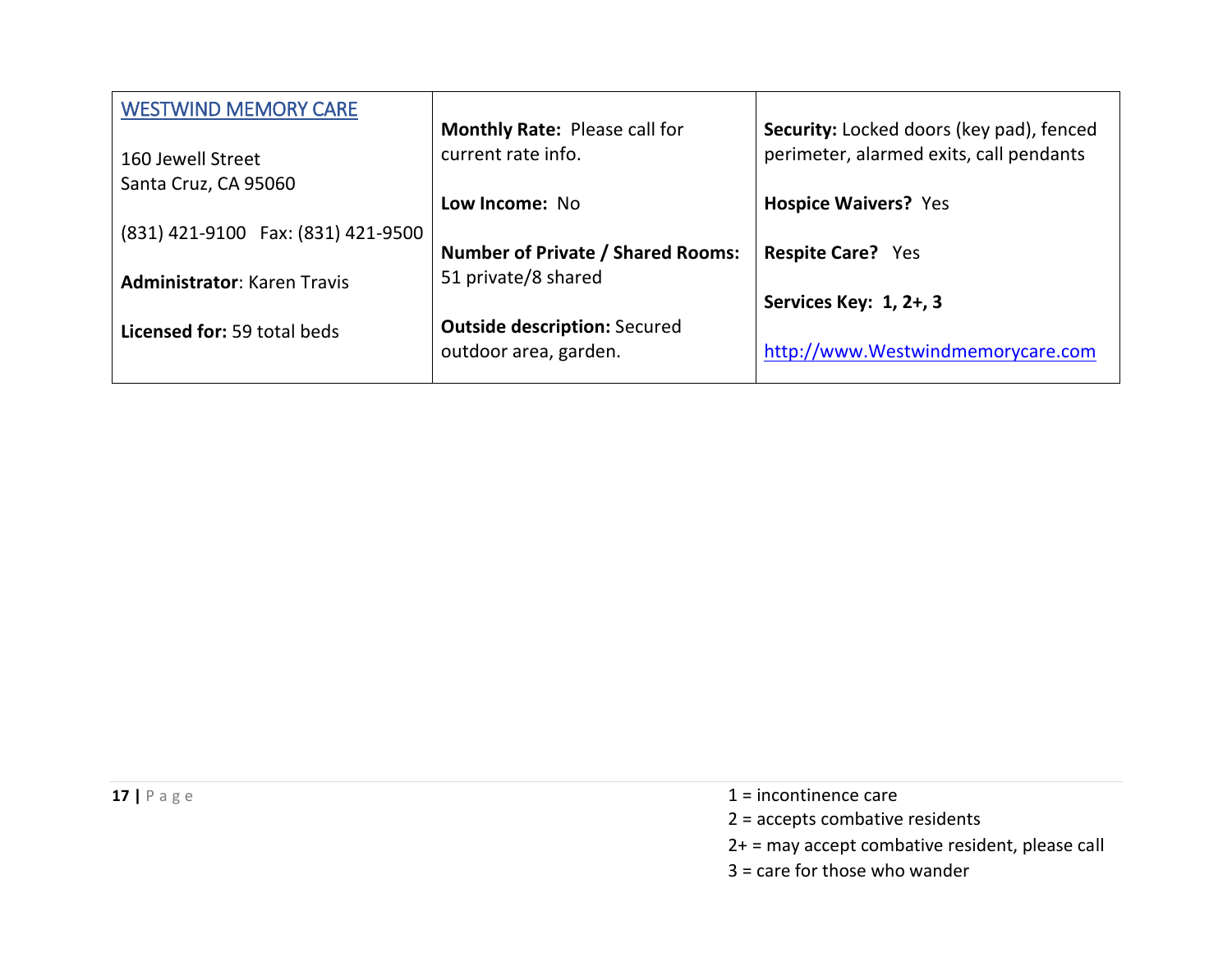#### SCOTTS VALLEY FACILITIES

<span id="page-17-1"></span><span id="page-17-0"></span>

| <b>MYSTIC OAKS</b>                       |                                              |                                           |
|------------------------------------------|----------------------------------------------|-------------------------------------------|
|                                          | <b>Monthly Rate: Please call for current</b> | Security: Front doorbell, doors locked at |
| 163 Glenwood Drive                       | rate info.                                   | night.                                    |
| Scotts Valley, CA 95066                  |                                              |                                           |
|                                          | Low Income/Affordable Housing                | Hospice Waivers? Yes, if available.       |
| (831) 438-2729<br>Fax: None              | Rooms: No                                    |                                           |
|                                          |                                              | Provides Respite Care? No.                |
| <b>Administrator: Roger Roesner</b>      | <b>Number of Private / Shared Rooms:</b>     |                                           |
|                                          | 5 private, 1 shared                          | <b>Services Key: 1</b>                    |
| Licensed for: 4 ambulatory, 2 non-       | <b>Outside description: Yard,</b>            | (no website available)                    |
| ambulatory beds                          | indoor/outdoor patio                         |                                           |
|                                          |                                              |                                           |
| <b>BROOKDALE SCOTTS VALLEY</b>           | <b>Monthly Rate: Please call for current</b> | Security: 24-hour staffed front desk,     |
| 100 Lockwood Lane                        | rate info.                                   | doors locked at 8pm                       |
| Scotts Valley, CA 95066                  |                                              |                                           |
|                                          | Low Income/Affordable Housing                | <b>Hospice Waivers? Yes.</b>              |
| (831) 438-7533  Fax: (831) 438-6309      | Rooms: Yes, 20 units. Please call for        |                                           |
|                                          | availability and rates.                      | Provides Respite Care? Yes. Minimum       |
| <b>Administrator: Antoinette Edwards</b> |                                              | one week stay.                            |
| (Temporary Admin)                        | <b>Number of Private / Shared Rooms:</b>     |                                           |
|                                          | All rooms private.                           | <b>Services Key: 1</b>                    |
| Licensed for: 220 ambulatory beds        |                                              |                                           |
|                                          | <b>Outside description: Individual</b>       | https://www.brookdale.com/en/commun       |
|                                          | patios/balconies, large yard.                | ities/brookdale-scotts-valley.html        |
| $18$   Page                              |                                              | $1 =$ incontinence care                   |
|                                          |                                              |                                           |

- 
- 2 = accepts combative residents
- 2+ = may accept combative resident, please call
- 3 = care for those who wander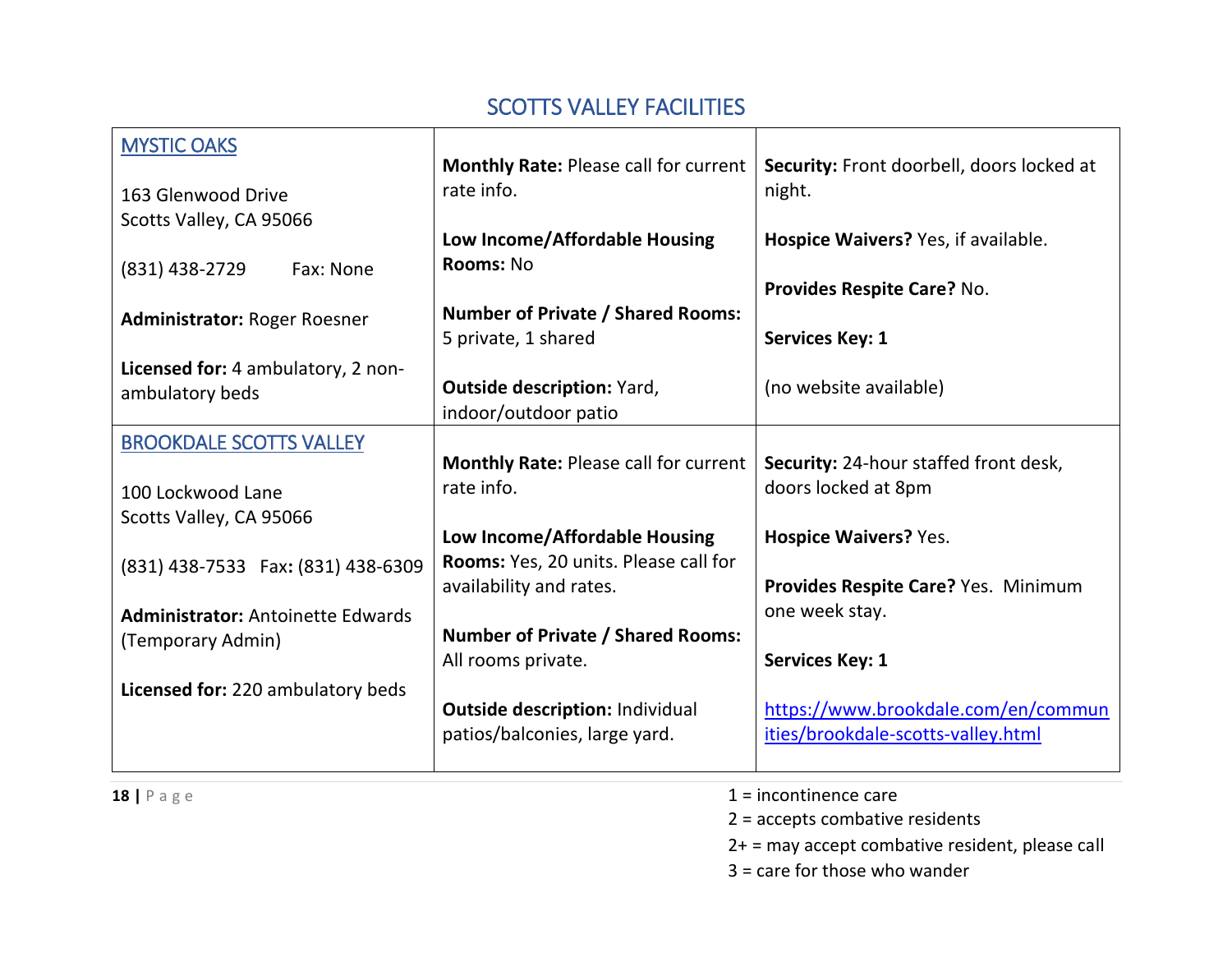#### SOQUEL FACILITIES

<span id="page-18-1"></span><span id="page-18-0"></span>

| <b>SOQUEL LEISURE VILLA</b>             |                                              |                                              |
|-----------------------------------------|----------------------------------------------|----------------------------------------------|
|                                         | <b>Monthly Rate: Please call for current</b> | <b>Security:</b> Fenced yard, gate and doors |
| 4101 Fairway Drive                      | rate info.                                   | locked at night.                             |
| Soquel, CA 95073                        |                                              |                                              |
|                                         | Low Income/Affordable Housing                | <b>Hospice Waivers? Yes.</b>                 |
| Fax: (831) 464-3755<br>$(831)$ 462-4101 | <b>Rooms:</b> 3 SSI, please call for         |                                              |
|                                         | availability.                                | Provides Respite Care? Yes. Please call      |
| <b>Administrator: Haydee Sato</b>       |                                              | for details.                                 |
|                                         | Number of Private / Shared Rooms: 7          |                                              |
| Licensed for: 30 beds                   | shared, 23 private                           | Services Key: 1, 2, 3                        |
| (ambulatory / non-ambulatory)           |                                              |                                              |
|                                         | <b>Outside description:</b> Large yard with  | http://www.soquelleisurevilla.com/           |
|                                         | garden and patio.                            |                                              |

- **19**  $\vert$  **P** a g e **1** = incontinence care
	- 2 = accepts combative residents
	- 2+ = may accept combative resident, please call
	- 3 = care for those who wander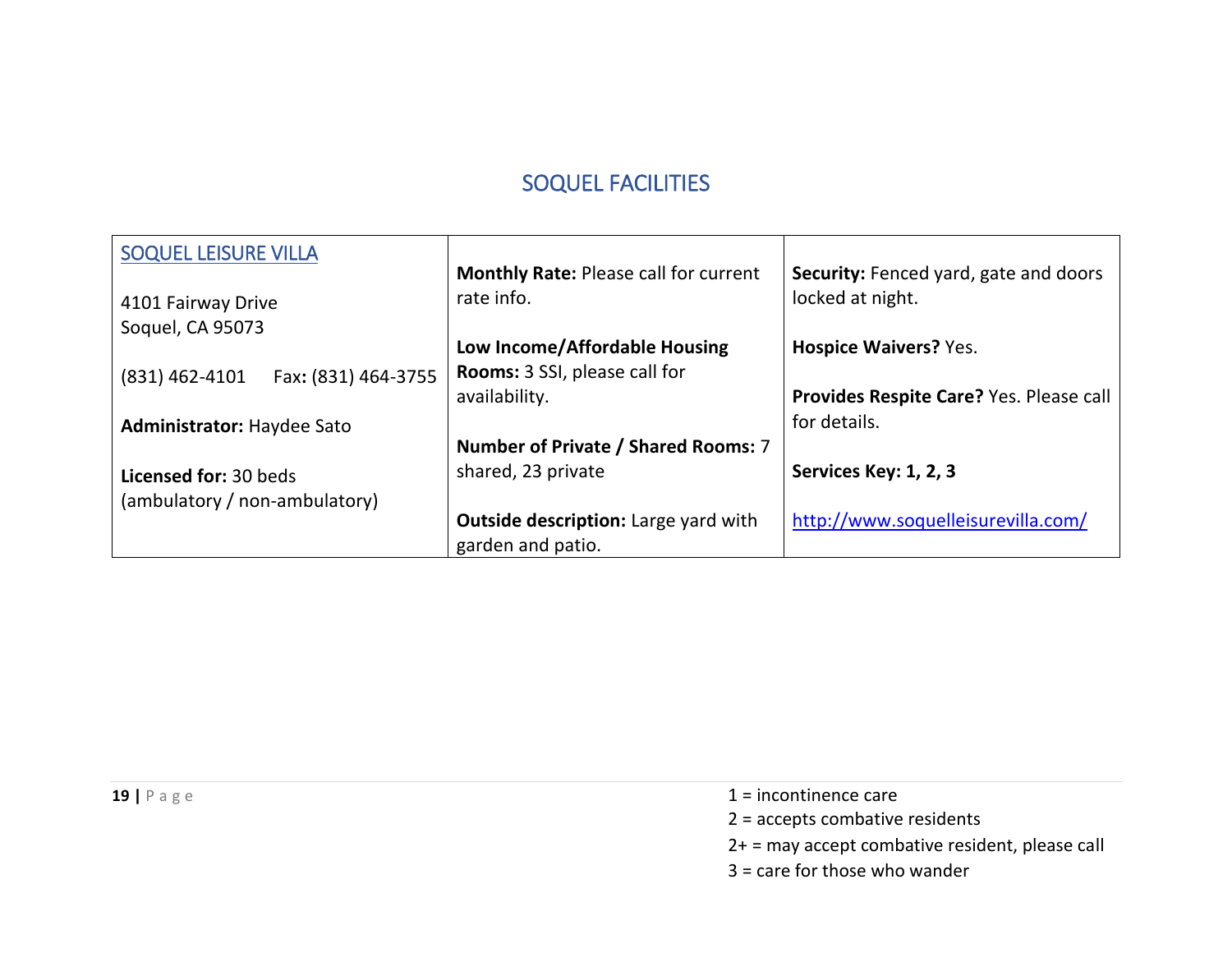#### WATSONVILLE FACILITIES

<span id="page-19-1"></span><span id="page-19-0"></span>

| <b>MONTECITO MANOR</b>                                 | <b>Monthly Rate: Please call for current</b>               | Security: Fenced yard, doors alarmed                             |
|--------------------------------------------------------|------------------------------------------------------------|------------------------------------------------------------------|
| 311 Montecito Avenue                                   | rate info.                                                 | and locked at night.                                             |
| Watsonville, CA 95076                                  |                                                            |                                                                  |
|                                                        | Low Income/Affordable Housing                              | <b>Hospice Waivers? Yes.</b>                                     |
| Fax: (831) 724-3030<br>(831) 724-4722                  | Rooms: No                                                  | Respite Care? Yes. Minimum 30 days.                              |
| (831) 725-3055                                         | <b>Number of Private / Shared Rooms:</b>                   |                                                                  |
| <b>Administrator: Jolene Sicely</b>                    | Both available, please call.                               | Services Key: 1, 2+, 3                                           |
| Licensed for: 85 non-ambulatory                        | <b>Outside description: Large yards.</b>                   | www.montecitomanor.com                                           |
| <b>RACHELLE'S HOME II</b>                              |                                                            |                                                                  |
|                                                        | <b>Monthly Rate: Please call for current</b><br>rate info. | Security: Yes, 24-hour surveillance,<br>cameras, and door alarms |
| 109 Behler Road<br>Watsonville, CA 95076               |                                                            |                                                                  |
|                                                        | Low Income/Affordable Housing                              | Hospice Waivers? Yes (6)                                         |
| (831) 319-4465<br>Fax: None                            | <b>Rooms: Please call for more info.</b>                   |                                                                  |
|                                                        |                                                            | <b>Respite Care? Yes</b>                                         |
| <b>Administrator: Rachelle Recinco</b>                 | Number of Private / Shared Rooms: 7                        |                                                                  |
|                                                        | private/ 3 shared                                          | Services Key: 1, 2, 3                                            |
| Licensed for: 12 beds<br>(ambulatory & non-ambulatory) | <b>Outside description: Garden and</b><br>walkways         |                                                                  |

**20**  $|$  **P** a g e 1 = incontinence care

2 = accepts combative residents

2+ = may accept combative resident, please call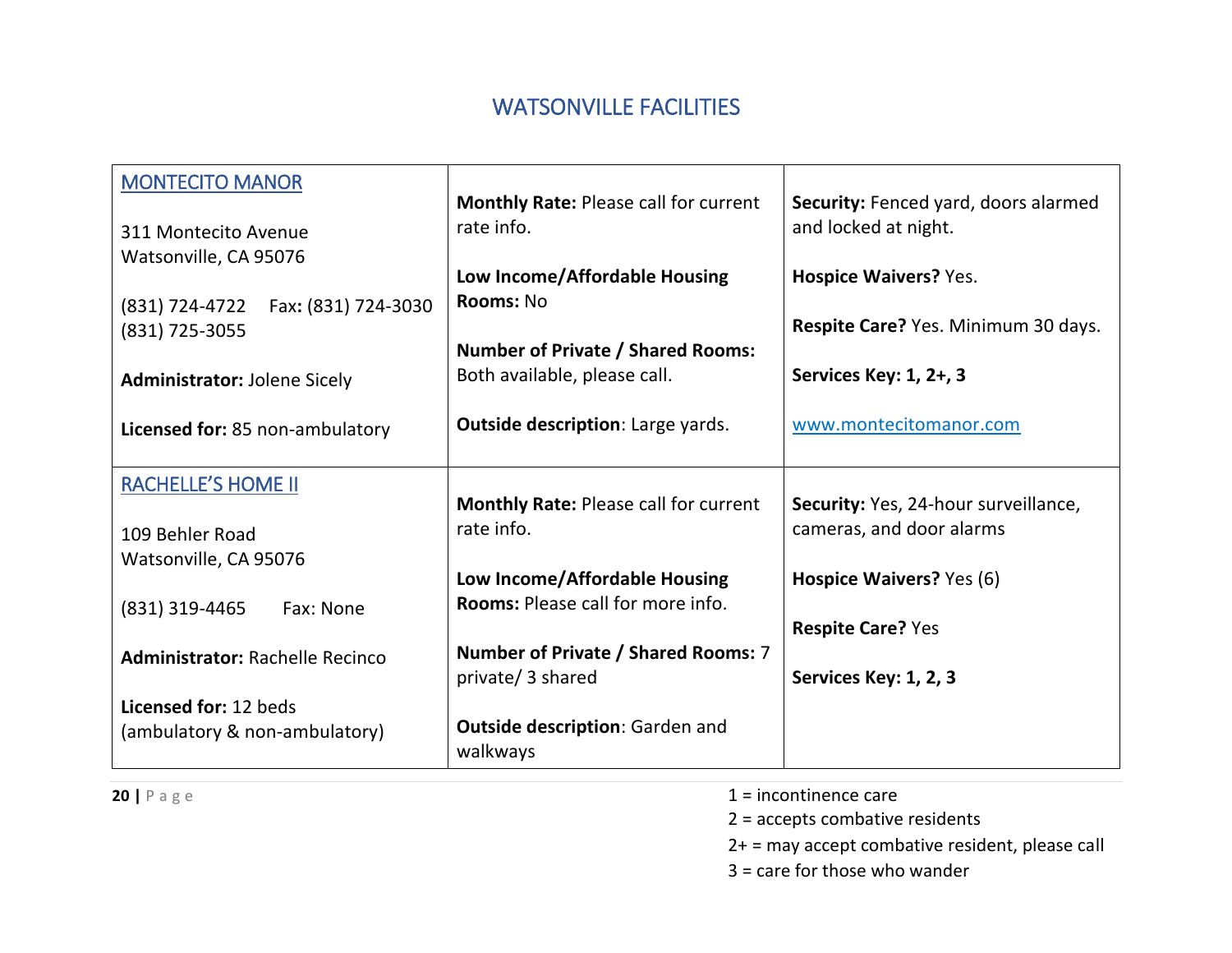<span id="page-20-1"></span><span id="page-20-0"></span>

| <b>RILLERA'S GUEST HOME I</b>                          |                                                                          |                                                           |
|--------------------------------------------------------|--------------------------------------------------------------------------|-----------------------------------------------------------|
|                                                        | <b>Monthly Rate: Please call for current</b><br>rate info.               | Security: Door locked at night.                           |
| 40 Fletcher Court<br>Watsonville, CA 95076             |                                                                          | Hospice Waivers? Yes (1)                                  |
|                                                        | Low Income/Affordable Housing                                            |                                                           |
| (831) 724-0985<br>Fax: Same                            | Rooms: One SSI, please call for<br>availability                          | <b>Respite Care? Yes. Please call for</b><br>availability |
| <b>Administrator: Zosima Rillera</b>                   |                                                                          |                                                           |
|                                                        | <b>Number of Private / Shared Rooms:</b><br>Both available, please call. | <b>Services Key: 1</b>                                    |
| Licensed for: 2 ambulatory / 4 non-<br>ambulatory beds |                                                                          | http://rilleraguesthomes.com/                             |
|                                                        | <b>Outside description: Vegetable/flower</b>                             |                                                           |
|                                                        | garden, front and back yards, and                                        |                                                           |
|                                                        | patio.                                                                   |                                                           |
| <b>RILLERA'S GUEST HOME II</b>                         |                                                                          |                                                           |
|                                                        | <b>Monthly Rate: Please call for current</b>                             | <b>Security: Alarmed doors</b>                            |
| 115 Gera Court                                         | rate info.                                                               |                                                           |
| Watsonville, CA 95076                                  |                                                                          | Hospice Waivers? Yes (1)                                  |
|                                                        | Low Income/Affordable Housing                                            |                                                           |
| (831) 768-1965<br>Fax: Same                            | Rooms: No                                                                | Respite Care? Yes. Please call for<br>availability        |
| <b>Administrator: Zosima Rillera</b>                   | <b>Number of Private / Shared Rooms:</b>                                 |                                                           |
|                                                        | Both available, please call.                                             | <b>Services Key: 1</b>                                    |
| Licensed for: 6 non-ambulatory beds                    |                                                                          |                                                           |
|                                                        | <b>Outside description: Fenced back</b>                                  | http://rilleraguesthomes.com/                             |
|                                                        | yard.                                                                    |                                                           |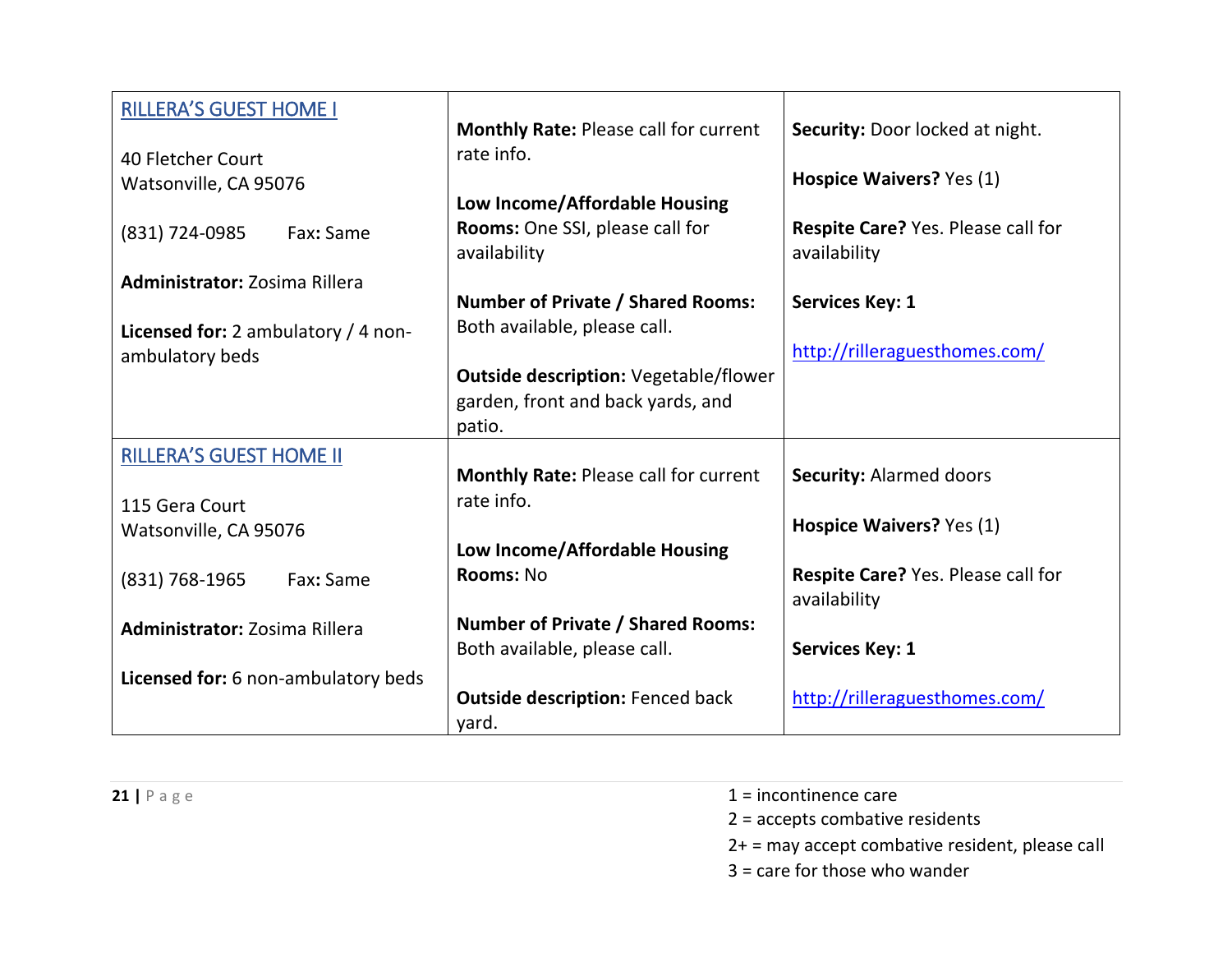<span id="page-21-0"></span>

| <b>ROSE GARDEN RCH</b>              |                                                            |                                                              |
|-------------------------------------|------------------------------------------------------------|--------------------------------------------------------------|
| 310 Hathaway Avenue                 | <b>Monthly Rate: Please call for current</b><br>rate info. | Security: Fenced yard, doors alarmed<br>and locked at night. |
| Watsonville, CA 95076               | Low Income/Affordable Housing                              | <b>Hospice Waivers? Yes</b>                                  |
| (831) 722-6346<br>Fax: Same         | Rooms: SSI when available. Please call.                    |                                                              |
|                                     | <b>Number of Private / Shared Rooms:</b>                   | <b>Respite Care? No</b>                                      |
| <b>Administrator:</b> Candie Rogers | All shared, possibility for 1 private                      | <b>Services Key: 3</b>                                       |
| Licensed for: 5 ambulatory, 1 non-  | room.                                                      |                                                              |
| ambulatory beds                     |                                                            | http://www.rosegardenrch.com/                                |
|                                     | <b>Outside description:</b> Large yard with                |                                                              |
|                                     | patio & lawn                                               |                                                              |

- **22**  $\vert$  P a g e 1 = incontinence care
	- 2 = accepts combative residents
	- 2+ = may accept combative resident, please call
	- 3 = care for those who wander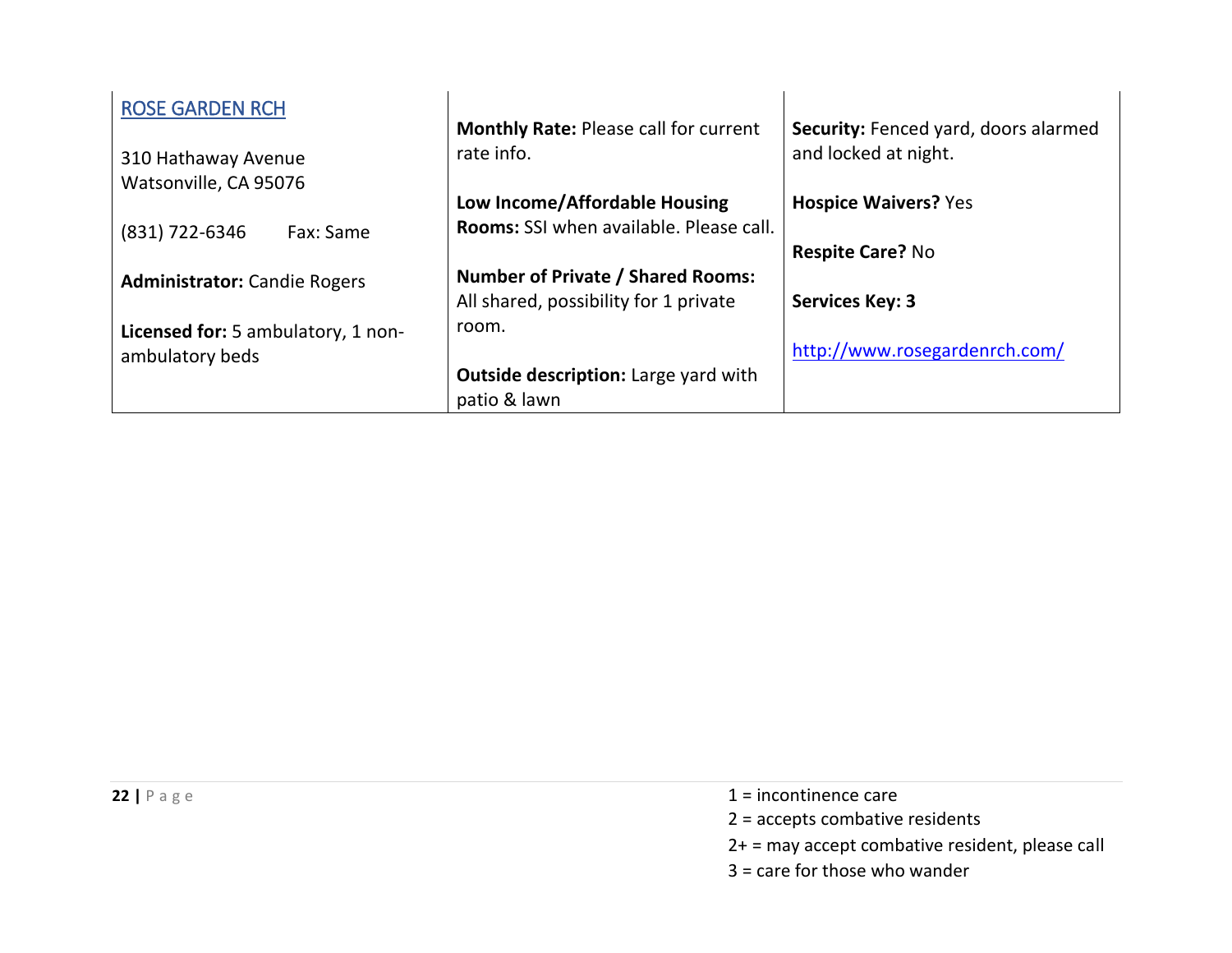# SAN BENITO COUNTY

#### HOLLISTER FACILITIES

<span id="page-22-2"></span><span id="page-22-1"></span><span id="page-22-0"></span>

| <b>BONITA SPRINGS</b>                      | <b>Monthly Rate: Please call for current</b> | Security: Please call.            |
|--------------------------------------------|----------------------------------------------|-----------------------------------|
|                                            | rate info.                                   |                                   |
| 1257 Steinbeck Drive                       |                                              | Hospice Waivers? Please call.     |
| Hollister, CA 95023                        | Low Income/Affordable Housing                |                                   |
|                                            | Rooms: Please call.                          | Respite Care? Please call.        |
| (408) 679-0011<br>Fax: None                |                                              |                                   |
|                                            | <b>Number of Private / Shared Rooms:</b>     | Services Key: Please call.        |
| Administrator: Syeda Mamoona Omer          | Please call.                                 |                                   |
|                                            |                                              | (no website available)            |
| Licensed for: 6 beds                       | <b>Outside description: Please call.</b>     |                                   |
|                                            |                                              |                                   |
| <b>CLEARVIEW CARE HOMES, INC.</b>          |                                              |                                   |
|                                            | <b>Monthly Rate: Please call for current</b> | <b>Security: Fenced perimeter</b> |
| 3370 Cienega Rd.                           | rate info.                                   |                                   |
| Hollister, CA 95023                        |                                              | Hospice Waivers? Yes (2)          |
|                                            | Low Income/Affordable Housing                |                                   |
| (831) 637-4463<br>Fax: None                | Rooms: Limited SSI, please call for          | <b>Respite Care? No</b>           |
|                                            | more info.                                   |                                   |
| <b>Administrator: Felicidad Kankelborg</b> |                                              | <b>Services Key: 1</b>            |
|                                            | <b>Number of Private / Shared Rooms:</b>     |                                   |
| Licensed for: 6 beds                       | All rooms can be private or shared.          | http://www.clearviewcarehomes.com |
| (ambulatory/non-ambulatory)                |                                              |                                   |
|                                            | <b>Outside description: Two gardens</b>      |                                   |
|                                            |                                              |                                   |

**23**  $\vert$  P a g e 1 = incontinence care

2 = accepts combative residents

2+ = may accept combative resident, please call